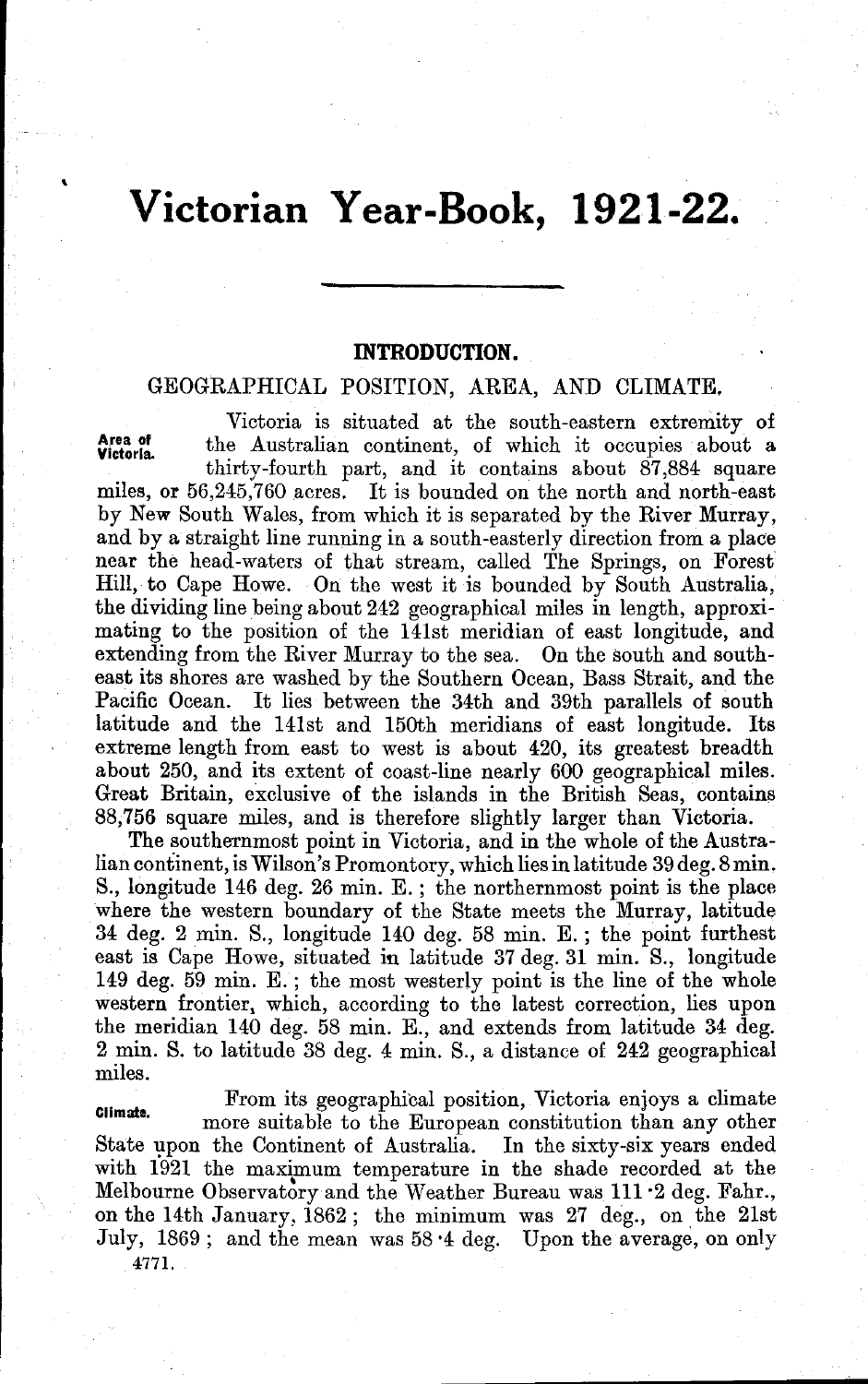four days during the year the thermometer rises above 100 deg. in the shade, and on nineteen days the temperature reaches 90 deg. or over; generally, on about three nights during the year it falls below<br>freezing point. Sultry nights are of rare occurrence. It is only Sultry nights are of rare occurrence. occasionally that a high minimum is recorded. The minimum reading approximates to 70 deg. on an average on only two nights in any one year. The maximum temperature in the sun ever recorded  $(i.e.,$ The maximum temperature in the sun ever recorded *(i.e.,* since 1859) was 178'5 deg., on the 4th January, 1862. The mean atmospheric pressure noted, first at an Observatory 91 feet above the sea level, and later at the Weather Bureau 115 feet above sea level, was, during the sixty-four years ended with 1921, 30 014 inches; the average number of days on which rain fell each year was 136, and the average yearly rainfall was 25 '66 inches. The mean relative humidity of the atmosphere is 68 per cent.; on very warm days it is often 12 per cent., and it has been as low as 2 per cent. Thus the severity of the heat is not so much felt as it would be if there were a relatively high wet bulb, as the temperature by such bulb seldom exceeds 75 deg. The average number of hours of sunshine daily is 6'3, and fogs occur, on an average, on ouly 18 days in the year.

### MOUNTAINS AND HILLS, RIVERS AND LAKES.

**Mountains** and Hills. The highest mountain in Victoria is Mount Bogong, \* situated in the county of the same name, 6,509 feet<br>above the sea-level; the next highest peaks are-Mount Feathertop, 6,306 feet; Mount Nelson, 6,170 feet; Mount Fainter, 6,160 feet; Mount Hotham, 6,100 feet; Mount McKay, 6,030 feet; and Mount Cope, 6,027 feet; all situated in. the same county; also the Cobboras, 6,030 feet, situated between the counties of Benambra and Tambo. These, so far as is known, are the only peaks which exceed 6,000 feet in height; but, according to a list which appears in the *Year-Book* for 1915-16, there are 39 peaks between 5,000 and 6,000 feet high, and 40 between 4,000 and 5,000 feet high; it is known, moreover, that there are many peaks rising to upwards of 4,000 feet above the level of the sea whose actual heights have not yet been determined.

With the exception of the Yarra, on the banks of which Rivers. the metropolis is situated; the Goulburn, which empties itself into the Murray about eight miles to the eastward of Echuca; the La Trobe and the Mitchell, with, perhaps, a few other of the Gippsland streams; and the Murray itself, the rivers of Victoria are not navigable except by boats. They, however, drajn the watershed of large areas of country, and many of the streams are used as feeders to

• The highest mountain on the Anstralian Continent is Mount Kosciusko, iu New South Wales, one peak of which is 7,328 feet high.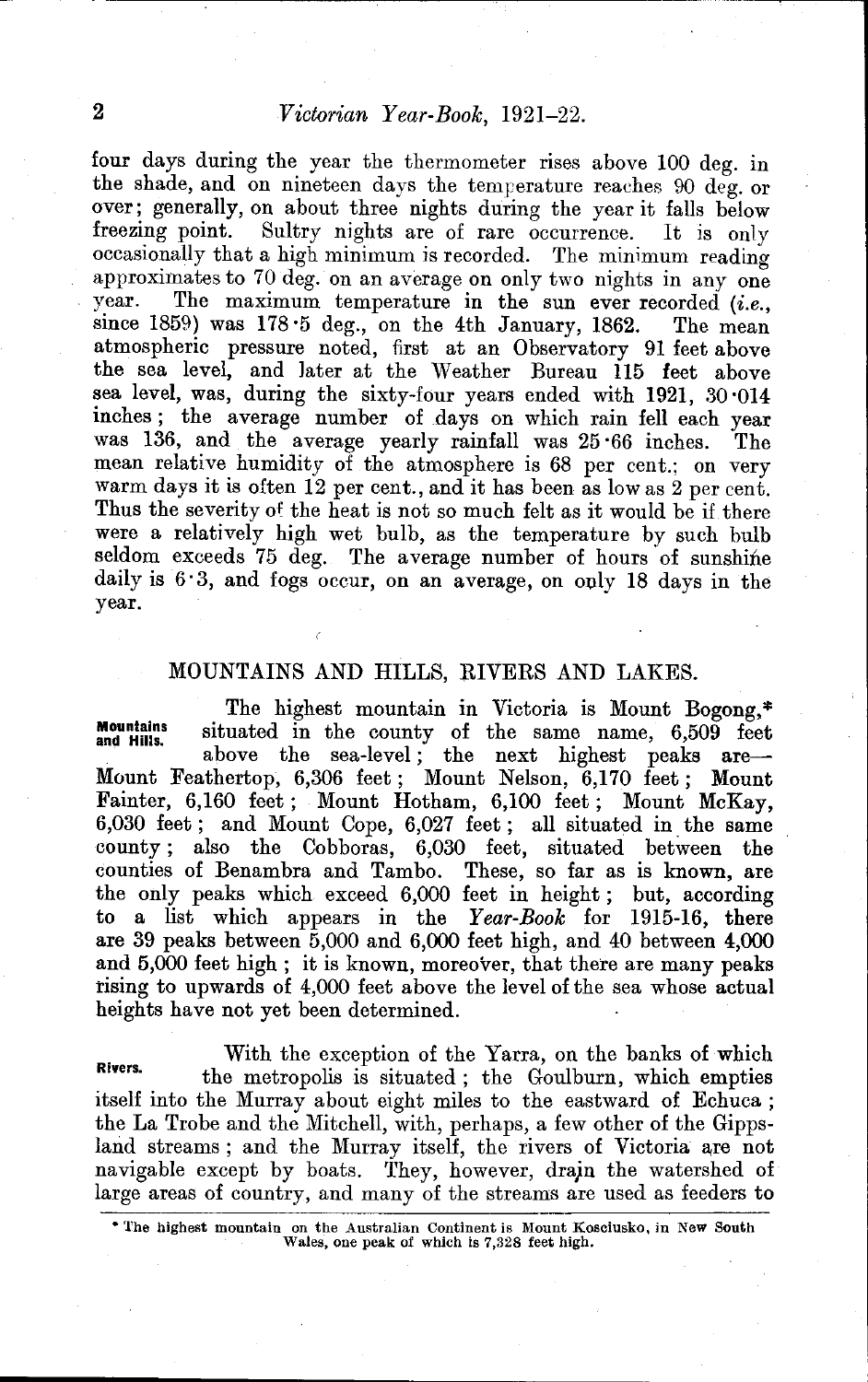### *The Flora of Victoria.* 3

permanent reservoirs for irrigation and water supply purposes. The Murray, which forms the northern boundary of the State, is the largest river in Australia. Its total length is 1,520 miles, for 1,200 of which it flows along the Victorian border. Several of the rivers in the northwestern portion of the State have no outlet, but are gradually lost in the absorbent tertiary flat country through which they pass.

Victoria contains numerous salt and fresh-water lakes Lakes. **and lagoons**; but many of these are nothing more than swamps during dry seasons. Some of them are craters of extinct volcanoes. Lake Corangamite, the largest inland lake in Victoria, covers 90 square miles, and is quite salt, notwithstanding that it receives the flood waters of several fresh-water streams. It has no visible outlet. Lake Colac, only a few miles distant from Lake Corangamite, is a beautiful sheet of water,  $10\frac{1}{2}$  square miles in extent, and quite fresh. Lake Burrumbeet is also a fine sheet of fresh water, embracing 8 square miles. The Gippsland lakes—Victoria, King, and Reeve—are situated close to the coast, and are separated from the sea by only a narrow belt of sand. Lake Wellington, the largest of the Gippsland Lake Wellington, the largest of the Gippsland. lakes, lies to the westward of Lakes Victoria and King, and is united to the first-named by a narrow channel. South-east of Geelong is Lake Connewarre, connected with the sea at Point Flinders.

A list of mountains and hills, rivers and lakes in Victoria appears in the *Victorian Year-Book* for 1915-16. This was revised by the Surveyor-General, Mr. A. B. Lang, and contains information in regard to heights, lengths, and areas respectively.

#### **THE FLORA OF VICTORIA.**

*By* J. *R. Tovey, Esq. (National Herbarium, Melbourne).* 

#### NATIVE FLORA.

Almost the whole of the eastern shore of Port Phillip is fringed by a belt of Coast Tea-tree *(Leptospermum Zwvigatum).* Occasionally isolated, at other times several together *Casuarina stricta* and *Casuarina suberosa* may be seen. Close to the beach, and along the gullies and streams running into the bay, *Banksia integrifolia* and *Banksia marginata* are met with. More inland the graceful foliage of the native Cherry-tree *(Exocarpus cupressiformis)* imparts some brightness and variety to the landscape; *Eucalyptus viminalis, E. melliodora,* and *E. Stuartiana* are also met with, and on some portions of the coast there are open grassy glades behind the belt of Tea-tree. The shrubs and bushes consist of *Leptospermum myrsinoides* and *L. scoparium, Ricinocarpus pinifolius, Acacia longifolia, A. juniperina, A. oxycedrus,*  $\&c.,$  and in the swampy tracts *Melaleuca ericifolia*, and *M. squarrosa* are found. In addition the following Leguminous shrubs abound,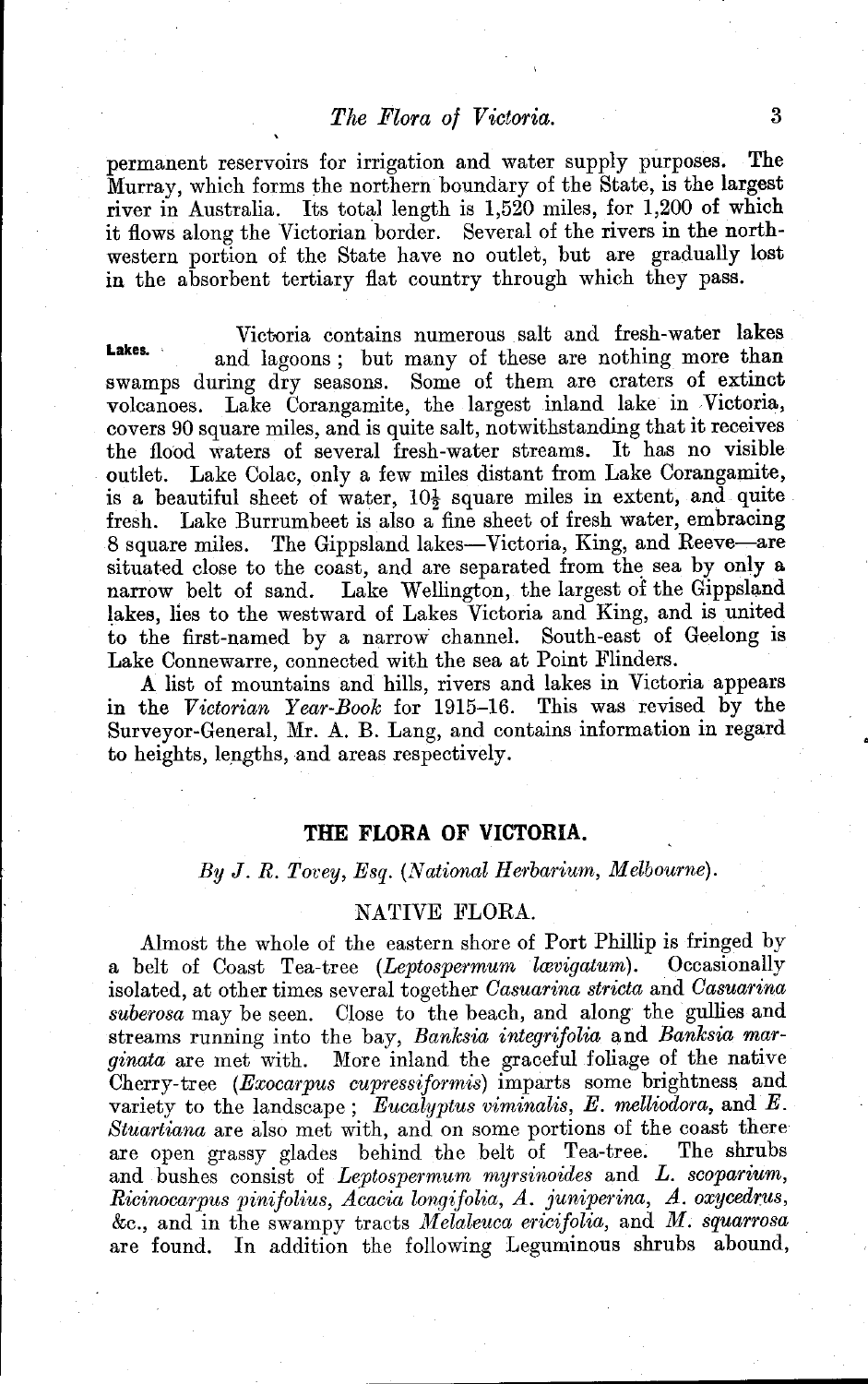namely, *Daviesia ulicina, Aotus villosa, Pultenæa paleacea, Dillwynia ericifolia,* and *D. cinerascens, Bossima cinerea,* &c.

In Spring many species of orchids are met with-*Pterostylis concinna*. P. præcox, P. nutans, P. Toveyana, P. vittata, Acianthus exsertus, Cory*santhes pruinosa, Cyrtostylis reniform is;* these are found under the shade of the Tea-trees. On the more open heath land are found *Diuris pedunculata* and *D. sulphurea, Caladenia carnea, C. deformis, C. latifolia, and C. Patersonia, Lyperanthus nigricans, and several species of Thelymitra.* The bright blue flowers of *Chammscilla corymbosa* and the purple flowers of *Patersonia glauca* supply a pleasant contrast to the prevailing whites and yellows; *Anguillaria dioica, Burchardia umbellata, Thysanotus, Arthropodium,* and *Hibbertias* are well represented. In moist situations *Droseras* (Sundews) are abundant. The heath family *(Epacridacea*) is widely distributed and spread over the whole area; *Cassytha glabella*, *C. melantha (Lauraceae)*, and *Comesperma volubile (Polygalacea*) will be found twining over and around the bushes; *Hakea nodosa* and *H. pugioniformis* occur near the coast. *Grevillea alpina* is abundant on the foot-hills of the Dandenong Ranges, &c. *Correa alba* and *Correa speciosa* are also represented.

The grasses usually met with *are-Anthistiria imberbis,* "Kangaroo Grass," *Cynodon Dactylon, Distichlis maritima, Eragrostis Brownii, Poa cmspitosa, Stipa semibarbata, S. teretifolia, Sporobolus indicus,* and many others. Ferns are not common near the coast, with the exception of the ubiquitous Bracken *(Pteris aquilina).* In the mountains and gullies an entirely different aspect is given to the scene, the comparatively dwarf Eucalyptus are replaced by gigantic ones, these being *Eucalyptus regnans,* "Mountain ash," *E. obliqua, E. goniocalyx, E. gigantea, E. ovata,* and many others; here also are met with *Prostantheras, Senecios, Cryptandras, Rapanea variabilis, Pittosoporum bicolor.* In some of the mountain gullies the endemic grass *Glyceria dives* is often met with. The chief gully treefern is *Dicksonia antarctica,* the other treeferns *Alsophila australis* and *Cyathea* preferring the more open mountain slopes. **In** the shady water-courses the King fern *(Todea barbata)* gives variety to the scene. In the moister and more remote ravines, *Hymenophyllum fiabellata* and *H. javanicum, Trichomanes venosum,* and *T. humile, Aspleniumfiaccidum,* &c., abound. *Lomarias* are found on the more open water-courses, whilst in the more open forest, *Davallia dubia* and *Aspidium aculeatum* are conspicuous. The alpine and subalpine flora with their stunted trees and bushes and prostrate heath plants present a strong contrast to the lofty forest trees of the mountain valleys, here *Eucalyptus paucifiora* and *E. Mitchelliana*  are met with, and the Eucalynts gradually become more stunted and disappear on the highest ridges. *Kunzea Muelleri, Drimys aromatica, Pimelea axifiora, Ranunculus anemoneus, R. Millani,* and many others are met with. Among the plants belonging to genera not met with on the lowland the following may be mentioned:-*-Aciphylla glacialis*,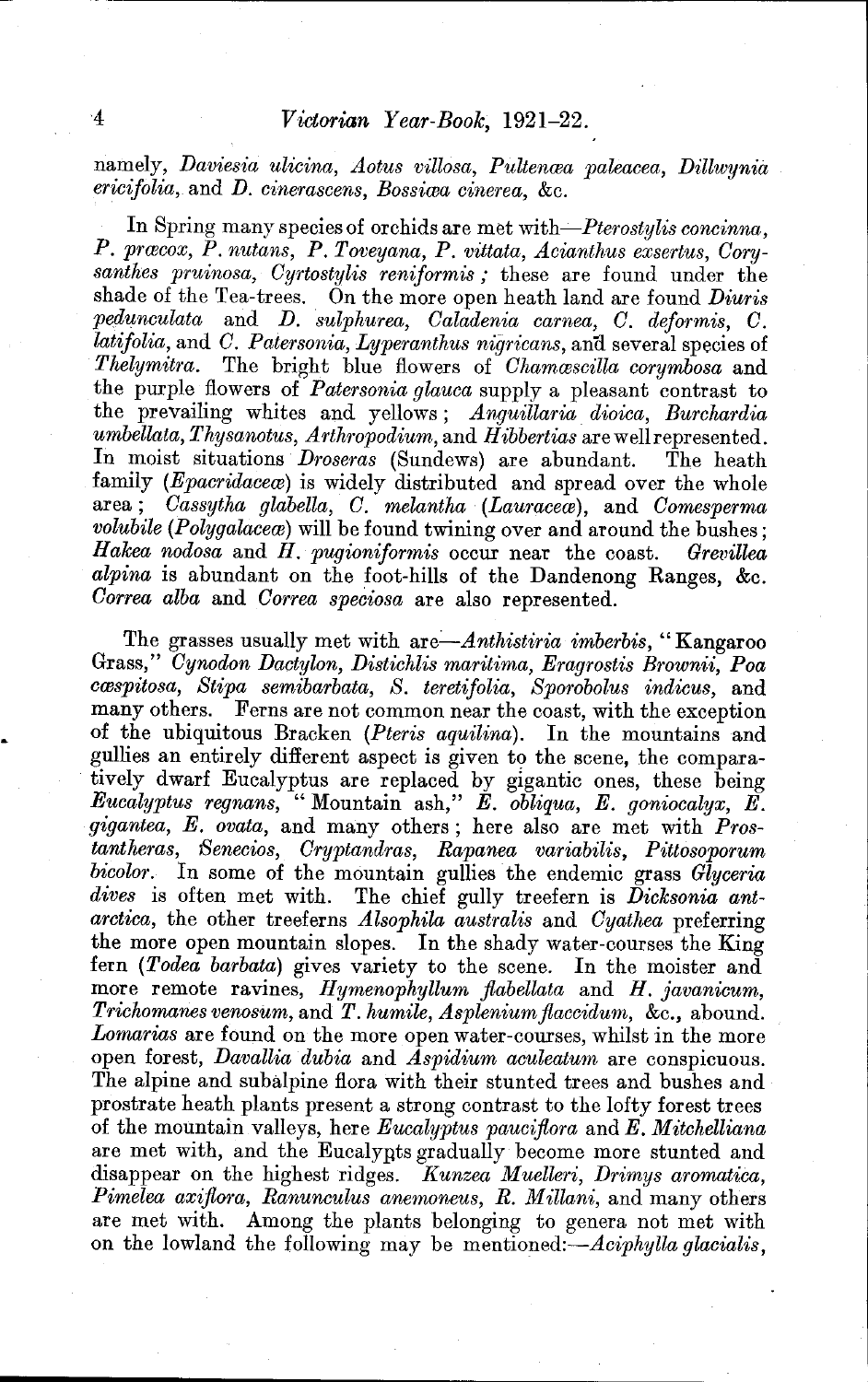*Abrotanella nivigea, Ewartia catipes, Epacris bawbawiensis, Podocarpus alpina, Caltha introloba,* and others.

It will be noted that most of our alpine plants belong to orders and genera characteristic to the Australian Continent and that comparatively few are identical with those growing in colder countries.

The district known as the Mallee occupies the north-western corner of Victoria, and its flora bears a great contrast to that of the Eastern Desert plants of every description abound, namely, Saltbushes, *Atriplex, Bassia, Kochia, Salicornia, &c., Cassias*; the Composito family, is well represented with *Helichrysums*, *Helipterums*, *Olearias,* &c. *Loudonia Behrii, Lasiopetalum Behrii* are met with. Some of the sandy ridges are natural flower gardens. *(Banksia ornata)*, Desert Banksia, *Grevillea pterosperma* (with orange flowers), *Halgania cyanea,* and *H. lavandulacea* (showy plants with deep blue flowers), *Eremophila Brownii* (reddish brown flowers), *Acacia hakeoides, Podolepis capillaris* (with panicles of golden-flowers), *Bwckea crassifolia* (with small pink and white flowers) with many others grow luxuriously. The Bulokes *(Casuarina glauca* and *C.Luchmanni*) are met with. Several species of Eucalypts (known as Mallees) occur, viz., *Eucalyptus gracilis, E. calycogona, E. ploybractea, E. viridis, E. incrassata, E. oleosa,* &c. Eight species of the *Zygophyllum* (Twinleaf) are found in the Mallee. **In** the "Pine Plains" *Eucalyptus rostrata* (Red gum) and *Callitris verrucosa* are fairly plentiful. *Beyeria viscosa, Prostanthera aspalathoides*  (scarlet flowers), " The Quandong," *Santalum acuminatum,* a tree with drooping leaves, and it is particularly handsome when bearing its orange to crimson fruits. *Grevillea aquifolia*, *Waitzia acuminata*, *Goodenias,* and an ornamental grass, *Stipa elegantissima,* are found there.

The Wallaby Grass is the principal fodder grass of the plains. The *Lignum (Muehlenbeckia stenophylla)* covers the marshy tracts. Acacias are fairly plentiful in the Mallee and about forty species have been recorded. Many of the plants growing in the Mallee are also found growing on the heath grounds around Port Phillip, for instarice, such plants as *Pimelea octophylla, Aotus villosa, Helichrysum apiculatum*, *Leptospermum lwvigatum, Prasophyllum elatum, Pterostylis vittata, Goodenia geniculata* ale common in both places. The Tea-tree *(Leptospermum lævigatum*) and the Giant Hop-bush *(Dodonæa viscosa)* are fairly common on the sandy rises. The grasses usually met with are Porcupine Grass *(Triodia irritans)*, " Wallaby Grass" *(Danthonia penicillata*), and the Toothed Bent Grass *(Calamagrostis filiformis)*; *Glyceria Fordeana, G. ramigera,* and *Poa nodosa, Helichrysum Blandow skianum* (a very showy everlasting), *Boronia cwrulescens* (blue flowers), *Daviesia genisitfolia* (yellow flowers) are conspicuous in parts of the Mallee. *Anthocercis myosotidea,* with flowers somewhat like the " Forget-me-not," is entirely restricted to the North-west.

Near the south-west coast towards Otway are sand dunes grassed with Spinifex, interspersed with numerous bushes of *Correa alba,*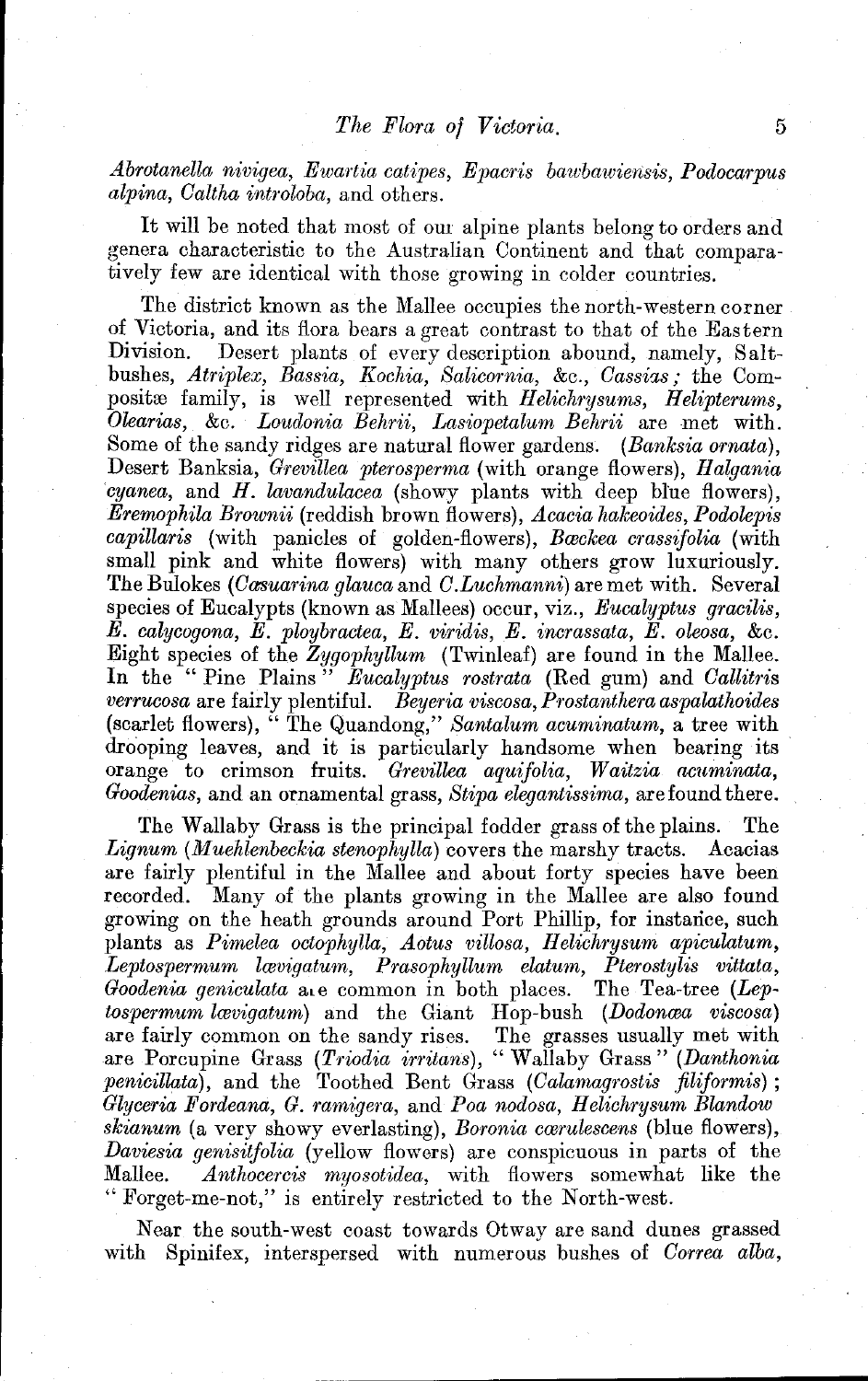*Leucopogon Richea,* and *Myoporum insulare* and in the deep gullies the rare tree-fern *Cyathea medullaris*, in limited quantities, mixed with the common valley tree-fern *(Dicksonia antarctica)* are met with. On the trunks of the tree-ferns some of the filmy ferns, such as *Hyrnenophyllum nitens* and *H. javanicum, grow. Aspidium capense* and *Asplenium flaccidum* are also met with. In the forest the wiry grass *(Tetrarrhena juncea)* is fairly plentiful, *Notelwa ligustrina, Acacia melanoxylon, Phebalium Billardieri, Hedycarya Cunninghami, Lornatia Fraseri, Olearia argophylla, Bedfordia salicina* are found in the distric

In the south-western corner of Victoria are to be found some members of the Saltbush family, *Salsola Kali* and *Salicornia* species. In swampy ground the following creeping *plants-Samolus repens, Seleria radicans,*  and *Mimulus repens* are met with. Further inland *Eucalyptus obliqua,*  Acacia stricta, A. myrtifolia, "The Flame Heath" *(Astroloma conostephioides)*, *Pimelea linifolia,* and *P. flava, Hakea rostrata,* abound.

The following plants which are well worthy of cultivation are found, viz. *:-Kunzea parvifolia, Goodia lotifolia* (yellow flowers), *Pimelea ligustrina* (cream), *Indigofera australis* (lilac), and *Correa speciosa* (red). The "Grass-tree" *(Xanthorrhoea australis)* adorns the landscape with their stately flower spikes and strong bayonet-shaped leaves, whilst the" Tassel Cord-rush" *(Restio tetraphyllus)* flourishes in the swamps.

In the Grampian Mountains many beautiful flowers, trees and shrubs, are met with, the most notable of which are :-*Thryptomene Mitchelliana*, *Lhotzkya genetylloides,* and *Calytrix tetragona,* all are fairly plentiful. *Pultenwa costata, Pultenwa subalpina,* better known as *P. rosea, Calytrix Sullivani, Eucalyptus alpina,* and *Grevillea Williamsoni, Tryrnalium D'Altoni,* and *T. ramosissima,* which are endemic to Victoria, are confined to the Grampians; *Eucalyptus obliqua* and *Eucalyptus macrorrhyncha* are met with between the hills. These mountains are rich in Orchidaceous plants, for instance *Caladenia iridescens*, C. *Menziesii, C. carnea, Thelymitra longifolia, T. flexuosa, T. pauciflora, Prasopliyllum brevilabre,* and many others with their bright colours impart brightness to the scene. *Melaleuca decussata* and *Humea elegans* are also worthy of mention, whilst *B01'onia pinnata* (white and pink flowers), *Calectasia cyanea,* "the Blue Tinsel Lily," *Brunonia australis, Conospermum Mitchelli, and Baurea sessilifolia add charm to* the landscape,

As space is limited, I have found it necessary to make the foregoing details on the flora as brief as possible. Unfortunately, from a botanical point of view, the native flora is gradually being restricted to the more distant or inaccessible districts. This is chiefly due to the onward march of agricultural progress, and in many cases to the inroads of alien plants.

In the district around Port Phillip, from Sandringham to Mordialloc, the flora is fast disappearing owing to the expansion of the residential area around the coast. It is to be regretted that a National Park has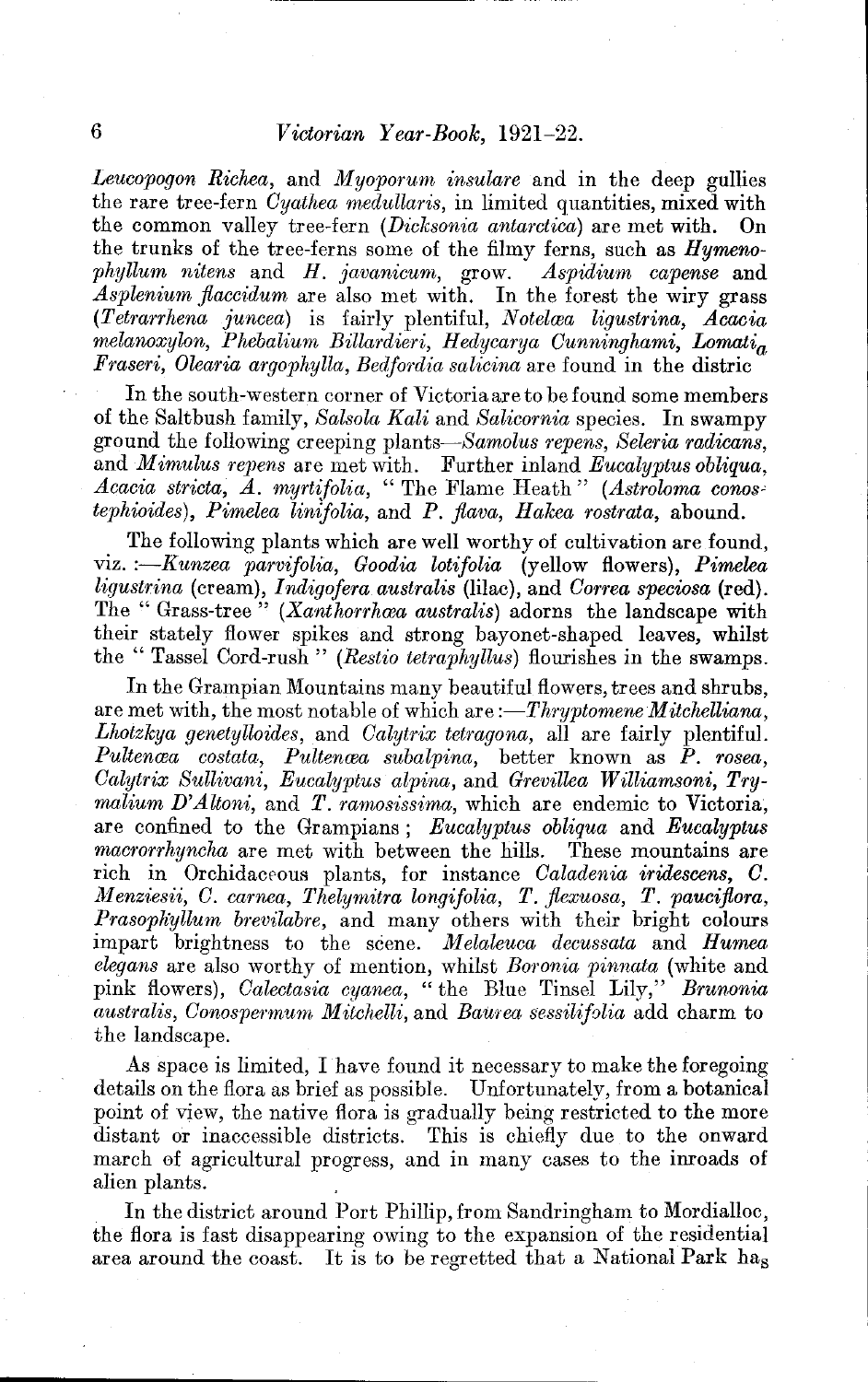not been established in the district, where the native flora could be preserved so that future generations would be able to obtain some idea of the flora which once adorned the landscape.

Victoria has a fair number of endemic species, there being at least fifty-eight, but further investigations may prove that some of the later described plants may have a wider range. The number of endemic later described plants may have a wider range. species for the various genera are-Acacia, 2; Brachycome, 1; Caladenia,  $2$ ; Calytrix, 1; Carex, 1; Centrolepis, 1; Chiloglottis, 2; Epacris, 1; Erigeron, 1; Eucalyptus, 4; Glyceria, 1; Grevillea, 4; Haloragis,  $1$ : Lepldosperma, 1; Leucopogon, 2; Olearia, 5; Prasophyllum, 4; Prostanthera, 3; Pterostylis, 2; Pultemea, 11 ; Ranunculus, 1 ; Stipa, 4 ; Tetratheca, 1; Trymalium, 2.

During the period 1917-22 eleven species new to science have been added to the flora; of these, four have been added during 1921-22, viz. *:*-Brachycome Tadgellii, Tovey and Morris *(Composita)*, Pultenaea *recurvifolia*, Williamson, and *Pultencea costata*, Williamson, members of the Leguminosa, *Trymalium ramosissima, Audas*, a member of the Rhamnaceae; the four species are at present confined to Victoria. In addition, four varieties new to science have been added to the list of native flora.

The records for the periods 1917-18 to 1920-21 will be found in the Year-Books. During 1921-22, five species not previously recorded for Victoria have been added to the list of the native flora, *i.e., Frankenia pulverulenta, L. (Frankeniaceæ),* found also in South Australia and in the Mediterranean regions. *Hibiscus Farragei,* F. v. M. *(Malvacero)*, previously recorded from New South Wales, Queensland, North, South, and Western Australia. *Pultencea graveolens*, Tate (Leguminosce), previously found only in South Australia. *Oaladenia cardiochila,* Tate (Orchidaceae), previously recorded from South Australia only. Coru*santhes bicalcarata,* R. Br., previously recorded from New South Wales, Queensland, and Tasmania.

In addition to the foregoing, several varieties and synonyms have been raised to specific rank; several new records have also been made to the regional distribution of various native plants, and many changes have been made in the names of the Victorian flora, in order to bring them into line with the rules of botanical nomenclature.

### INTRODUCED FLORA.

During the period under review (1917-22), thirty-one foreign plants were recorded as naturalized aliens, thus averaging six a year. In addition, twenty other exotics have been recorded as growing wild in Victoria, approximately four a year. Most of the naturalized aliens are useless or troublesome weeds, and some of them have been brought under the provision of the Thistle Act.

A weed has been described as a plant growing out of its proper place.

The majority of the weeds which have reached this country have been accidentally introduced. The chief source of introduction in the past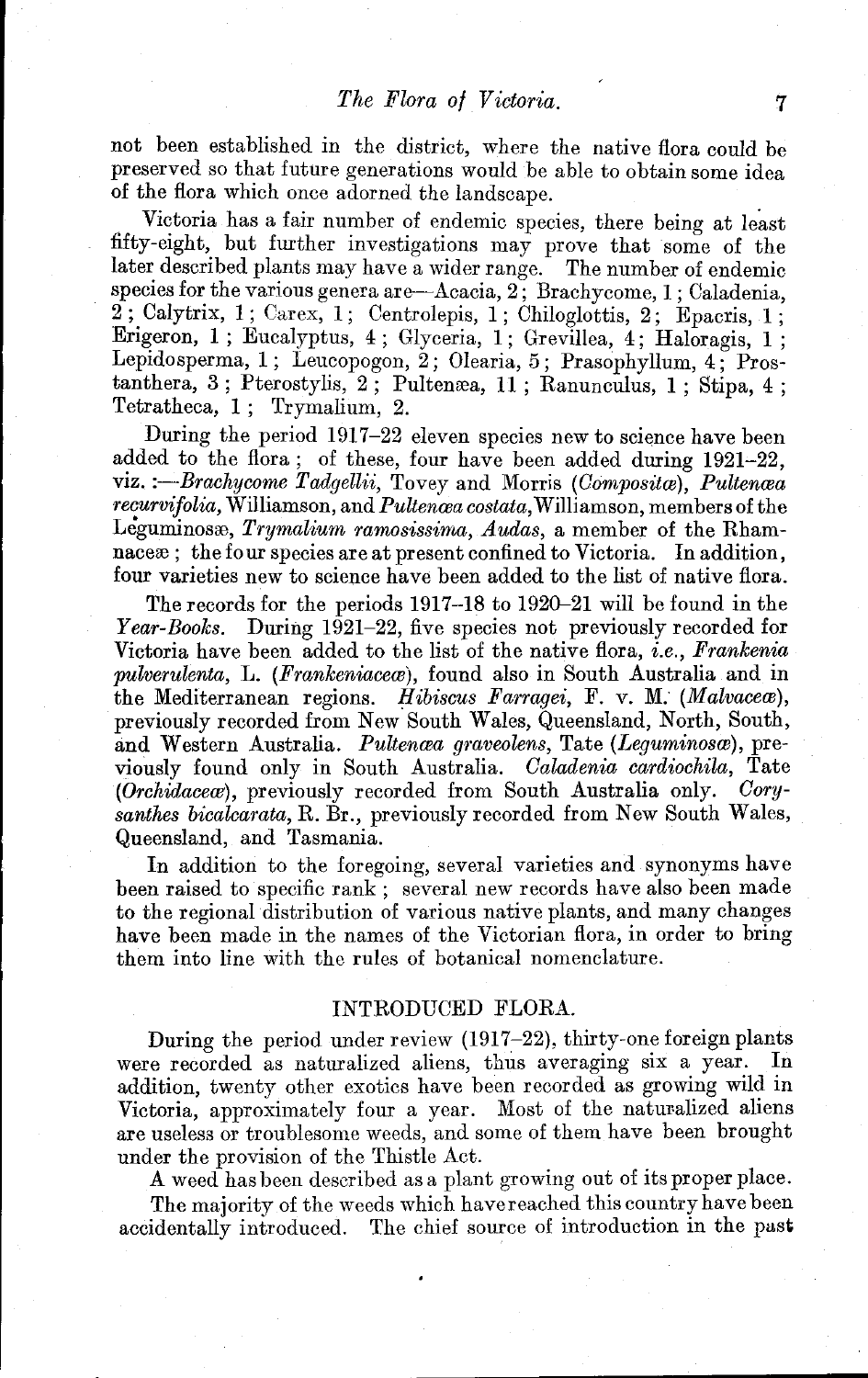## 8 *Victorian Year-Book, 1921-22.*

was through the use of impure agricultural seed, by imported fodder and by ship's ballast, &c. The dispersal of weeds is caused through the agency of the wind, water, animals and birds. When a weed has been allowed to grow and ripen its seed, it will take time and money to get rid of it. It is therefore necessary as far as possible to prevent the entry of any new weeds.

### NATURALIZED ALIENS.

During the period  $1921-22$  the following were recorded :-

*Aponogeton distachyum*, Thunb., "Naiadiace:e," a native of South Africa. *Brachypodium distachyum*, Beauv. (Graminex), a native to the Mediterranean Regions. *Manchia erecta*, Sm. (Caryophyllaceæ), a native<br>of Europe. *Pelargonium graveolens* L'Herit. (Geraniaceæ), native to of Europe. *Pelargonium graveolens,* L'Herit. (Geraniaceæ), native to South Africa. Salprichroa rhomboidea. Niers (Solanaceæ), native to Salpichroa rhomboidea, Miers (Solanacex), native.to South America. *Brachypodium distachyum* has some value as a pasture plant, but is not in the first rank of fodder grasses. *Pelargonium graveolens* is a useful bee plant, whilst *Salpichroa 1'homboidea* may become troublesome if left unchecked.

### EXOTICS RECORDED FOR THE FIRST TIME.

*Bromus tectorum, L.* (Gramineæ); *Europs abrotanifolius, D.C.* (Compositæ), ; *Phalaris paradoxa*, L. (Gramineæ) ; *Phormium tenax*, Forst.  $(Liliaceæ);$  *Bromus tectorum* is a useless and troublesome grass; *Phalaris paradoxa* has a slight pasture value, whilst *Phormium tenax*  is a useful fibre plant.

Records for the years 1917-18 to 1920-21 will be found in the *Year-Books* for those periods.

### PLANTS PROCLAIMED UNDER THE THISTLE ACT.

Since the Thistle Act was enacted in 1890, 38 species exclusive of Dodders have been brought under the provisions of the Act for the whole State. Of these, three are native plants, *i.e., Cyperus rotundus,*  which is troublesome in gardens and arable land; *Loranthus celastroides*  and *Loranthus pendulus* are parasitic on trees, being very destructive to them. All plants known as Dodder *(Cuscuta),* native and introduced, are also proclaimed for the whole State. There are two species of native Dodder, *i.e., Cuscuta australis* and *Cuscuta tasmanica.* 

Twenty-eight species of plants have been proclaimed for various municipalities throughout the State. Of these, two are native plants, *i.e., Acacia armata* and *Cassinia arcuata.*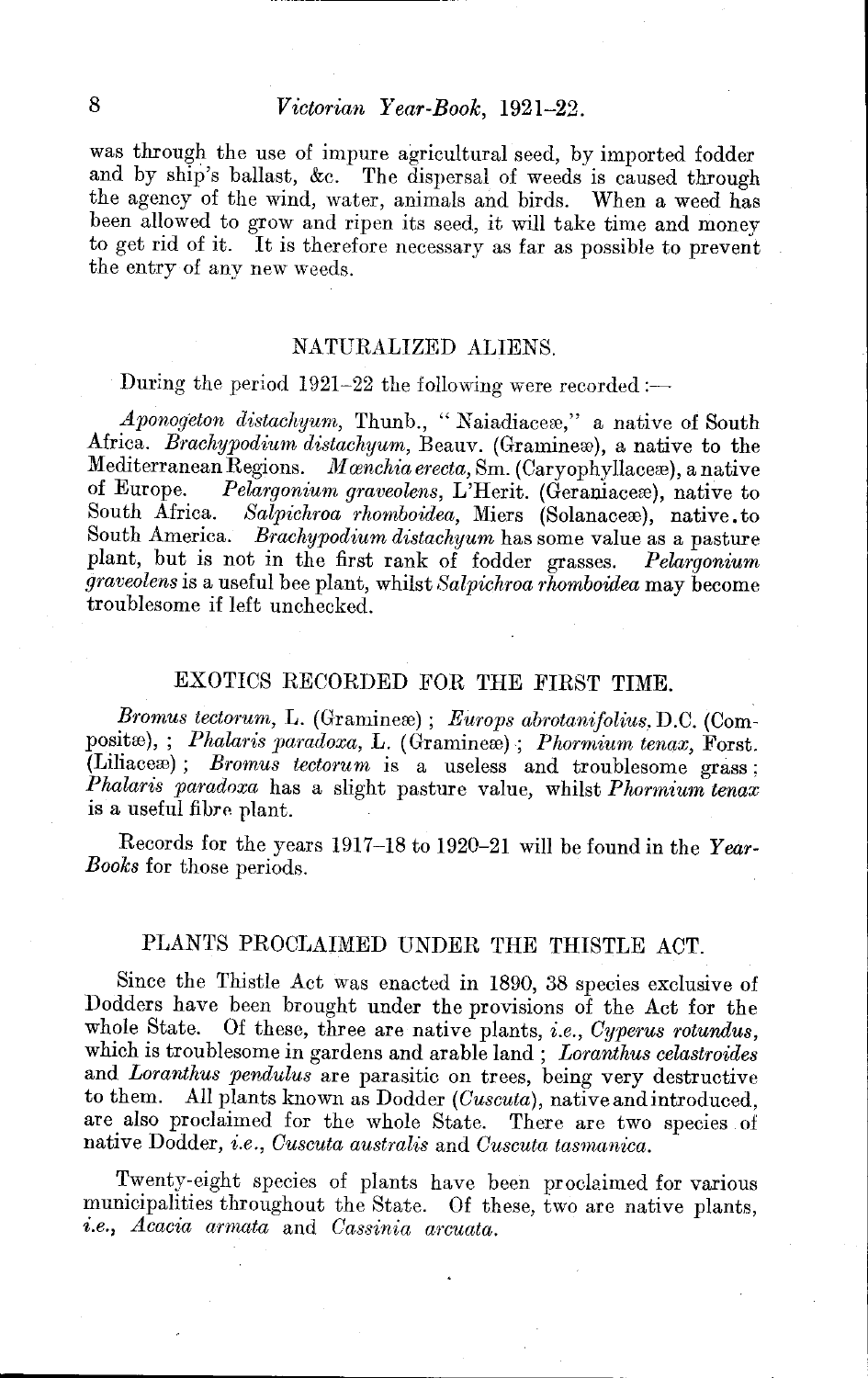# *Physical Geography and Geology of Victoria.* 9

# **PHYSICAL GEOGRAPHY AND GEOLOGY OF VICTORIA.**

An article on the "Physical Geography and Geology of Victoria," by W. Baragwanath, Esq., Director of Victorian Geological Survey, appeared in the *Year-Book* for 1920-21, on pages 3 to 13.

### ADDENDUM TO THE ABOVE ARTICLE.

*Supplied by Mr. Baragwanath in March, 1922.* 

Since the article on Geology was prepared for the *Year-Book*, 1920-21, geological surveys of the Waratah Bay District have indicated that the quartzites, cherts and other indurated rocks, hitherto considered possibly Heathcotian (Pre-Ordovician), are conformable in regard to bedding with the fossiliferous Upper Silurian rocks of the district. This may mean that the indurated beds are part of the Silurian series, but they have yielded no fossils to confirm or refute this view. An area of Upper Ordovician strata containing graptolites was discovered near Waratah, but its relationship to the Silurian and indurated beds is masked by Recent and Tertiary deposits.

After many years' work, most of the mountainous country between Tallangatta and Corryong, Upper Murray District, has been geologically surveyed and contoured. Areas formerly considered to be Lower Ordovician slates or metamorphic rocks of unknown age have been proved to consist of Upper Ordovician beds. The minerals fluorspar and scheelite are attracting attention in the district.

Geological mapping is in progress in the Mornington Peninsula, a district of considerable interest that has hitherto received little attention. An area of Unner Ordovician heds has been discovered the An area of Upper Ordovician beds has been discovered, the Lower Ordovician strata are yielding sufficient graptolites to enable them to be correlated with similar rocks elsewhere; information bearing on the great Tertiary earth movements is accumulating and a considerable deposit of impure Tertiary lignite has been found.

Near BalIan, Permo-Carboniferous glacial beds have been found on the northern or upthrow side of the Greendale fault, at an elevation considerably above the corresponding formation at Bacchus Marsh.

Good brown coal 20 feet to 110 feet thick, and estimated at 3,000,000 tons, has been proved by boring near Bambra, 7 miles south of Winchel-<br>sea. The basin is about a quarter of a square mile in extent and the The basin is about a quarter of a square mile in extent and the overburden averages 25 feet thick. The deposit is being opened up by private enterprise.

The examination by Mr. F. Chapman, Hon. Paleontologist to the Survey, of some lignite remains has proved the former existence of timber closely related to that of the present forest flora of Victoria, such as an *Acacia* related to *A. penninervis,* from the Deep Leads near Ararat, and a *Eucalyptus* related to the Redgum *E. rostrata,* from Boolara, near Morwell, probably of Pliocene and Miocene ages respecrively. Numerous fossil fruits, from Yarragon and Alberton West, have been proved to be similar to those from the Deep Leads of Haddon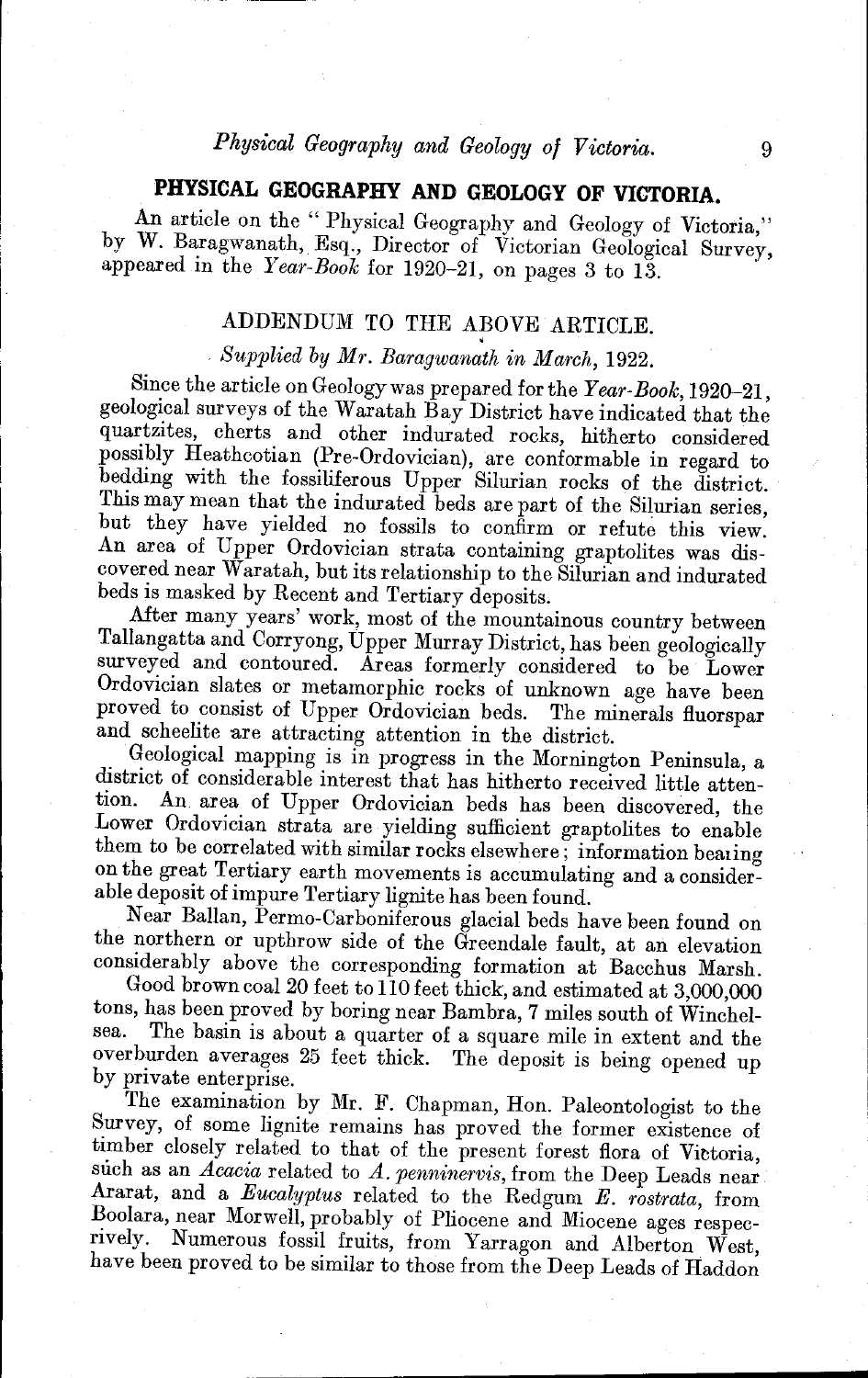and elsewhere. A chalky limestone from Greenwald, when submitted to a microscopic examination, compared closely in physical texture with the English chalk, though it does not contain the same quantity of coccolith bodies found in whitening. This deficiency is made up by the presence of myriads of tiny rodlike bodies which produce an unctuous condition. This deposit may, therefore, be of some commercial value

### **THE FAUNA OF VICTORIA.**

An article on the "Fauna of Victoria," hy the late T. S. Hall, M.A., D.Sc. (University of Melbourne), and J. A. Kershaw, Esq., F.Z.S., Curator of the National Museum, Melbourne, appeared in the *Year-Book*  for 1916-17, and addenda thereto by Mr. Kershaw in the Year-*Books* for 1918-19 and 1920-21.

### **THE HISTORY OF VICTORIA.**

An article on this subject contributed by Ernest Scott, Professor of History in the University of Melbourne, appeared in the *Year-Book*  for 1916-17, pages 1 to 31.

### **CHRONOLOGICAL TABLE OF LEADING EVENTS.**

The *Year-Book* for 1916-17 contained, on pages 31 to 50, a chronological table of leading events in Victorian history for the years 1770 to 1900 inclusive, and of leading events in Victorian and other history for the years 1901 to 1916 inclusive. The leading events in the four years 1917 to 1920 were given in the volumes relating to those years,

Some of the principal events in Victorian and other history during 1921 are given in the table which follows :—

| 1921. | 9th  | January.—A pleasure launch developed a leak and sank in the<br>Hopkins River, Warrnambool. Ten persons were<br>drowned.                                                                                           |
|-------|------|-------------------------------------------------------------------------------------------------------------------------------------------------------------------------------------------------------------------|
|       | 4th  | February.—Arrangements made to extinguish the Commonwealth<br>debt of £92,480,000 to Great Britain by an annual<br>payment of £5,218,923, the payments to continue<br>until the whole of the principal is repaid. |
|       | 11th | February.--Death of Sir H. N. P. Wollaston, K.C.M.G., LL.D.,<br>ex-Comptroller-General of the Customs Department.<br>aged 74 years.                                                                               |
|       | 17th | February.—Death of Sir Frank Madden, formerly Speaker of the<br>Legislative Assembly, aged 73 years.                                                                                                              |
|       |      | 24th February.—Arrival in Melbourne of the Right Hon. the Earl of<br>Stradbroke, K.C.M.G., C.B., C.V.O., C.B.E., to assume<br>the office of Governor of Victoria.                                                 |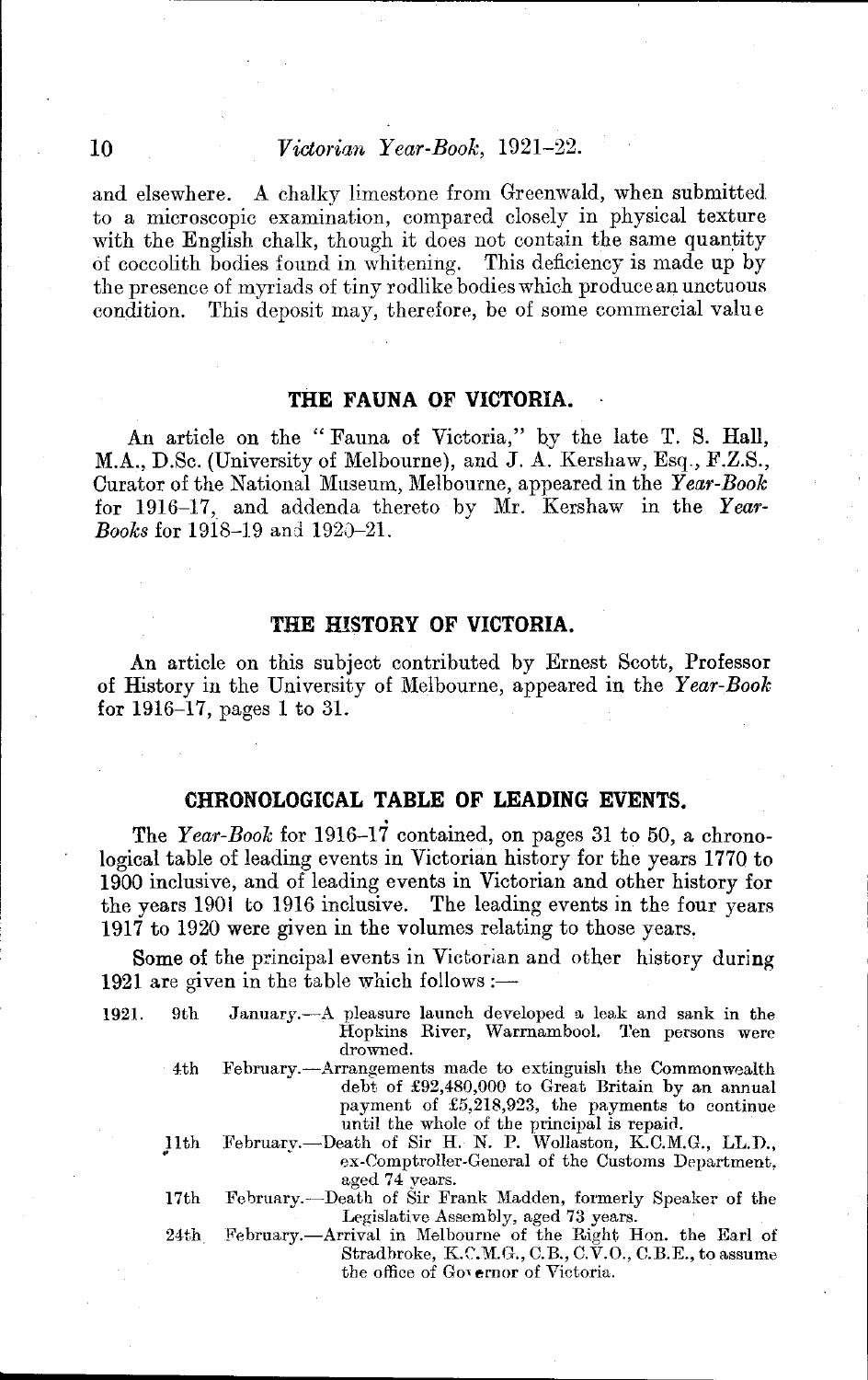### *Chronological Table.* 11

| 1921. | 28th             | March.---Lieutenant J. C. McIntosh, aviator, met with a fatal           |
|-------|------------------|-------------------------------------------------------------------------|
|       |                  | accident at Pithara, in Western Australia. Lieutenant                   |
|       |                  | McIntosh accompanied Lieutenant Parer in a flight-                      |
|       |                  | from England to Australia.                                              |
|       | 31st             | March.-A.I.F. ceased to exist.                                          |
|       | 4th              | April.—Census of the Commonwealth taken.<br>Population                  |
|       |                  | enumerated, 5,436,794, viz.: 2,762,758 males, and                       |
|       |                  | 2,674,036 females.                                                      |
|       | 17 <sub>th</sub> | May —The tender of a United States firm for £379,000 accepted           |
|       |                  | for the Morwell electrical installation.                                |
|       | 16th             | June.—The resignation of Justice Higgins as President of the            |
|       |                  | Commonwealth Court of Conciliation and Arbitration                      |
|       |                  | announced.                                                              |
|       | 27th             | July.-The Lawson Ministry defeated in the Legislative                   |
|       |                  | Assembly. A dissolution was granted.                                    |
|       | <b>lst</b>       | August.—Mr. T. J. Ryan, acting leader of the Federal Opposition,        |
|       |                  | died at Barcaldine, Queensland.                                         |
|       | 8th              |                                                                         |
|       |                  | August.—Diggers' Loan of £10,000,000 placed on the market by            |
|       |                  | the Commonwealth Government. The loan was                               |
|       |                  | over-subscribed.                                                        |
|       | 20th             | August.—The Rev. Harrington Clare Lees, M.A., vicar of Swansea,         |
|       |                  | Wales, appointed Anglican Archbishop of Melbourne.                      |
|       | 30th             | August.—Elections for the 27th Victorian Parliament held                |
|       |                  | throughout the State.                                                   |
|       | $31\mathrm{st}$  | August.--Death of Mr. R. Murray Smith, C.M.G., aged 89 years.           |
|       |                  | 7th September.—Arrival in Sydney of Viscount Northcliffe, proprietor of |
|       |                  | the London Times and other newspapers, on a visit                       |
|       |                  | to Australia.                                                           |
|       |                  | 19th September.—Great colliery explosion at Mount Mulligan coal mine,   |
|       |                  | Queensland. Seventy-five men lost their lives-                          |
|       |                  | the whole of the staff which was underground at                         |
|       |                  | the time.                                                               |
|       |                  | 28th September.—Return to Melbourne of the Right Hon. W. M. Hughes,     |
|       |                  | from the Imperial Conference in London.                                 |
|       | 11th             | October.---Conference between representatives of the British            |
|       |                  | Government and Irish delegates to consider the future                   |
|       |                  | Government of Ireland. A settlement was arrived                         |
|       |                  | at which was considered satisfactory.                                   |
|       | 13th             | October.—Senator Pearce left Australia for Washington to attend         |
|       |                  | the Disarmament Conference as a representative of                       |
|       |                  | the Commonwealth.                                                       |
|       |                  | 10th November.—Appointment of Sir Joseph Cook as High Commissioner      |
|       |                  | for Australia in London announced.                                      |
|       | 12th             | November.--The Disarmament Conference opened at Washington,             |
|       |                  | United States.                                                          |
|       | 31st             | December.-Sir Joseph Hood retired from the Supreme Court Bench.         |

### **PROGRESS OF STATE SINCE 1842.**

The following table has been prepared to illustrate the advance maJe by the State since 1842, the year of the introduction of representative government into New South Wales, which then included the Port Phillip district. The years 1850 and 1855 have been chosen -the former as being the year immediately preceding the separation of the Colony from New South Wales, and the latter as the date of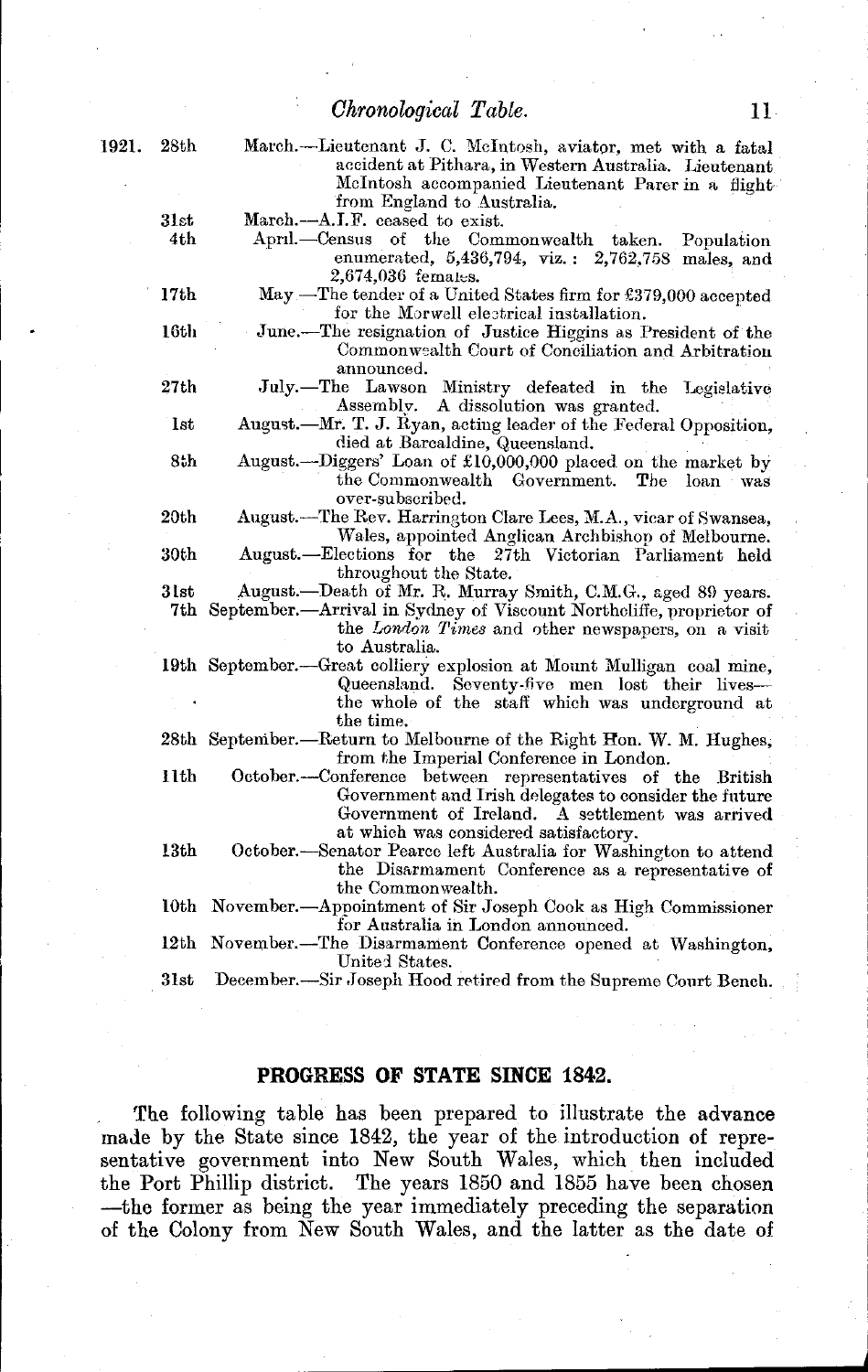# STATISTICS OF VICTORIAN PROGRESS, 1842 TO 1921.

| 1842.<br>1850.<br>1855.<br>1861.<br>1871.<br>1891.<br>1881.<br>1901.<br>1921.<br>⊶<br>ntroduction<br>23,799<br>76,162<br>364.324<br>541.800<br>747.412<br>879.886<br>1.157.678<br>1.210.882<br>1.550,952<br>years<br>87,296<br>£<br>Revenue<br>259,433<br>2,728,656<br>2,592,101<br>3,734,422<br>8,343,588<br>7,712,099<br>5,186,011<br>19,054,475<br>Expenditure from Revenue<br>£<br>124,631<br>196,440<br>2,612,807<br>3,092,021<br>3,659,534<br>7,672,780<br>5,108,642<br>9,128,699<br>18,941,698<br>Public Funded Debt<br>£<br>480,000<br>6,345,060<br>11,994,800<br>22,426,502<br>43,638,897<br>49,546,275<br>96,164,546<br>$\ddot{\phantom{1}}$<br>$\ddot{\phantom{a}}$<br>Gold produced<br>2,793,065<br>1,967,453<br>789,562<br>1.355.477<br>576.400<br>oz.<br>858,850<br>114,602<br>$\ddot{\phantom{0}}$<br>are<br>Wool produced<br>lbs.<br>2,752,330<br>16,345,468<br>22,470,443<br>22,640,745<br>37,177,646<br>76,503,635<br>73,235,138<br>45,970,560<br>90.250.571<br>$\ddot{\phantom{a}}$<br>Butter produced<br>16,703,786<br>46,857,572<br>64,938,458<br>$\ddot{\phantom{a}}$<br>$\ddot{\phantom{a}}$<br>5.5<br>$\ddot{\bullet}$<br>. .<br>$\cdot$ .<br><br>Agriculture-<br>$\overline{1}$<br>$\sin s$<br>Land in cultivation<br>8,124<br>52,341<br>427.241<br>115,060<br>acres<br>793,918<br>1,582,998<br>2,512,593<br>3,647,459<br>6,425,250<br>Wheat<br>bushels<br>55,360<br>556,167<br>1,148,011<br>3.607.727<br>4,500,795<br>8.714.377<br>13,679.268<br>12, 127, 382<br>39,468.625<br>$\ddot{\phantom{0}}$<br>res<br>SË.<br>Oats<br>66,100<br>99,535<br>614.614<br>2,136,430<br>3,299,889<br>3.612.111<br>6,724,900<br>10,907,191<br>4,455,551<br>$\ddotsc$<br>$\ddot{\phantom{0}}$<br>Wine<br>gallons<br>9,372<br>4,621<br>47.568<br>539.191<br>2,222,305<br>713,589<br>1,981,475<br>1,554,130<br>$\ddot{\phantom{a}}$<br>$\ddotsc$<br>aponsible<br>years<br>Live Stock-Horses<br>No.<br>4.065<br>21,219<br>33,430<br>84,057<br>392,237<br>181,643<br>278,195<br>440,696<br>487,503<br>Cattle<br>100,792<br>378,806<br>534,113<br>628.092<br>799,509<br>1.286.677<br>1,812,104<br>1,602,384<br>1,575,159<br>$\bullet$<br>,,<br>Sheep<br>6,032,783<br>1,404,333<br>4,577,872<br>6,239,258<br>10,002,381<br>10,267,265<br>12,928,148<br>10,841,790<br>12,171,084<br>$, \,$<br>$, \,$<br>Pigs<br>9,260<br>20.686<br>43,480<br>177,447<br>239,926<br>286,780<br>350,370<br>175,275<br>٠,<br>277,427<br>Total Imports-Value<br>744.925<br>12,007,939<br>13,532,452<br>12, 341, 995<br>16.718.521<br>21,711,608<br>18.927.340<br>£<br>Exports-Value<br>198,783<br>1,041,796<br>13,493,338<br>13,828,606<br>16,252,103<br>14.557.820<br>16,006,743<br>18.646.097<br>£<br>Imports, Oversea-Value<br>10,991,377<br>9,201,942<br>12,686,880<br>13,802,598<br>11,481,567<br>57.607.027<br>government<br>$\ddot{\bullet}$<br>$\ddot{\phantom{1}}$<br>$\bullet$ $\bullet$<br>£<br>Exports<br>12,209,794<br>12,843,451<br>11,403,922<br>12,318,128<br>13,075,259<br>34,878,880<br>$\overline{\mathbf{z}}$<br>$^{\bullet}$<br>78,025<br>Shipping<br>195,117<br>1,133,283<br>tonnage<br>1,090,002<br>4,715,109<br>6,715,491<br>1,355,025<br>2,411,902<br>9,314,944<br>miles<br>Railways open<br>214<br>276<br>3,238<br>1,247<br>2,764<br>4,274<br>$\ddotsc$<br>$\ddot{\phantom{a}}$<br>$\ddot{\phantom{a}}$<br>$\ddot{\phantom{0}}$<br>2.586<br>Telegraph wire<br>3.472<br>6,626<br>15,356<br>35.610<br>13,989<br>$\ddot{\phantom{0}}$<br>Postal business-Ietters<br>97.490<br>2,990,992<br>No.<br>381.651<br>6,109,929<br>26.308.347<br>11,716,166<br>62,526,448<br>83,973,499<br>180,797,030<br>4,277,179<br>Newspapers,<br>381,158<br>2,349,656<br>147,160<br>22,729,005<br>27, 104, 344<br>5,172,970<br>11,440,732<br>31.660.611<br>Savings Bank Deposits<br>52,697<br>173,090<br>582,796<br>1,117,761<br>2,569,438<br>5,715,687<br>9,662,006<br>47,981,019†<br>$\cdot$ .<br>278<br>Number of<br>531<br>for<br>2.488<br>1.740<br>3,141<br>3.249<br>6,532<br>$\ddotsc$<br>$\ddot{\phantom{a}}$<br>$\cdot$ $\cdot$<br>Hands employed<br>4.395<br>43,209<br>52,225<br>19,468<br>66,529<br>140.743<br>$\cdot$ $\cdot$<br>$\ddot{\phantom{0}}$<br>$\cdot$ .<br>Value of machinery, plant,<br>Victoria<br>land, and buildings<br>4,725,125<br>8,044,296<br>16,472,859<br>12,298,500<br>35,492,735<br>$\cdot$ .<br>$\ddot{\phantom{1}}$<br>. .<br>Value of articles produced £<br>13,370,836<br>22,390,251<br>19,478,780<br>106,008.294<br>$\ddot{\phantom{a}}$<br>$\ddot{\phantom{a}}$<br>$\ddot{\phantom{a}}$<br>$\cdot$ .<br>Number of Primary schools<br>61<br>671<br>370<br>988<br>2,233<br>1.757<br>1.967<br>2,280<br>$\ddot{\phantom{a}}$<br>Expenditure on Education £<br>162,547<br>115,099<br>274,384<br>546,285<br>2,117,151<br>726,711<br>701.034<br>$\ddot{\phantom{a}}$<br>$\ddot{\phantom{1}}$<br>Total value of rateable property<br>in municipalities<br>29,638,091<br>50,166,078<br>87,642,459<br>203, 351, 360<br>185, 101, 993<br>399,502,745<br>$\ddot{\phantom{a}}$<br>$\ddot{\phantom{a}}$<br>. .<br>The |                           |  |       |       |        |        |        |         |         | Ρé     |
|----------------------------------------------------------------------------------------------------------------------------------------------------------------------------------------------------------------------------------------------------------------------------------------------------------------------------------------------------------------------------------------------------------------------------------------------------------------------------------------------------------------------------------------------------------------------------------------------------------------------------------------------------------------------------------------------------------------------------------------------------------------------------------------------------------------------------------------------------------------------------------------------------------------------------------------------------------------------------------------------------------------------------------------------------------------------------------------------------------------------------------------------------------------------------------------------------------------------------------------------------------------------------------------------------------------------------------------------------------------------------------------------------------------------------------------------------------------------------------------------------------------------------------------------------------------------------------------------------------------------------------------------------------------------------------------------------------------------------------------------------------------------------------------------------------------------------------------------------------------------------------------------------------------------------------------------------------------------------------------------------------------------------------------------------------------------------------------------------------------------------------------------------------------------------------------------------------------------------------------------------------------------------------------------------------------------------------------------------------------------------------------------------------------------------------------------------------------------------------------------------------------------------------------------------------------------------------------------------------------------------------------------------------------------------------------------------------------------------------------------------------------------------------------------------------------------------------------------------------------------------------------------------------------------------------------------------------------------------------------------------------------------------------------------------------------------------------------------------------------------------------------------------------------------------------------------------------------------------------------------------------------------------------------------------------------------------------------------------------------------------------------------------------------------------------------------------------------------------------------------------------------------------------------------------------------------------------------------------------------------------------------------------------------------------------------------------------------------------------------------------------------------------------------------------------------------------------------------------------------------------------------------------------------------------------------------------------------------------------------------------------------------------------------------------------------------------------------------------------------------------------------------------------------------------------------------------------------------------------------------------------------------------------------------------------------------------------------------------------------------------------------------------------------------------------------------------------------------------------------------------------------------------------------------------------------------------------------------------------------------------------------------------------------------------------------------------------------------------------------------------------------------------------------------------------------------------------------------------------------------------------------------------------------------------------------------------------------------------------------------------------------------------------|---------------------------|--|-------|-------|--------|--------|--------|---------|---------|--------|
|                                                                                                                                                                                                                                                                                                                                                                                                                                                                                                                                                                                                                                                                                                                                                                                                                                                                                                                                                                                                                                                                                                                                                                                                                                                                                                                                                                                                                                                                                                                                                                                                                                                                                                                                                                                                                                                                                                                                                                                                                                                                                                                                                                                                                                                                                                                                                                                                                                                                                                                                                                                                                                                                                                                                                                                                                                                                                                                                                                                                                                                                                                                                                                                                                                                                                                                                                                                                                                                                                                                                                                                                                                                                                                                                                                                                                                                                                                                                                                                                                                                                                                                                                                                                                                                                                                                                                                                                                                                                                                                                                                                                                                                                                                                                                                                                                                                                                                                                                                                                                                  |                           |  |       |       |        |        |        |         |         | $u$ en |
|                                                                                                                                                                                                                                                                                                                                                                                                                                                                                                                                                                                                                                                                                                                                                                                                                                                                                                                                                                                                                                                                                                                                                                                                                                                                                                                                                                                                                                                                                                                                                                                                                                                                                                                                                                                                                                                                                                                                                                                                                                                                                                                                                                                                                                                                                                                                                                                                                                                                                                                                                                                                                                                                                                                                                                                                                                                                                                                                                                                                                                                                                                                                                                                                                                                                                                                                                                                                                                                                                                                                                                                                                                                                                                                                                                                                                                                                                                                                                                                                                                                                                                                                                                                                                                                                                                                                                                                                                                                                                                                                                                                                                                                                                                                                                                                                                                                                                                                                                                                                                                  | Population, 31st December |  |       |       |        |        |        |         |         |        |
|                                                                                                                                                                                                                                                                                                                                                                                                                                                                                                                                                                                                                                                                                                                                                                                                                                                                                                                                                                                                                                                                                                                                                                                                                                                                                                                                                                                                                                                                                                                                                                                                                                                                                                                                                                                                                                                                                                                                                                                                                                                                                                                                                                                                                                                                                                                                                                                                                                                                                                                                                                                                                                                                                                                                                                                                                                                                                                                                                                                                                                                                                                                                                                                                                                                                                                                                                                                                                                                                                                                                                                                                                                                                                                                                                                                                                                                                                                                                                                                                                                                                                                                                                                                                                                                                                                                                                                                                                                                                                                                                                                                                                                                                                                                                                                                                                                                                                                                                                                                                                                  |                           |  |       |       |        |        |        |         |         |        |
|                                                                                                                                                                                                                                                                                                                                                                                                                                                                                                                                                                                                                                                                                                                                                                                                                                                                                                                                                                                                                                                                                                                                                                                                                                                                                                                                                                                                                                                                                                                                                                                                                                                                                                                                                                                                                                                                                                                                                                                                                                                                                                                                                                                                                                                                                                                                                                                                                                                                                                                                                                                                                                                                                                                                                                                                                                                                                                                                                                                                                                                                                                                                                                                                                                                                                                                                                                                                                                                                                                                                                                                                                                                                                                                                                                                                                                                                                                                                                                                                                                                                                                                                                                                                                                                                                                                                                                                                                                                                                                                                                                                                                                                                                                                                                                                                                                                                                                                                                                                                                                  |                           |  |       |       |        |        |        |         |         |        |
|                                                                                                                                                                                                                                                                                                                                                                                                                                                                                                                                                                                                                                                                                                                                                                                                                                                                                                                                                                                                                                                                                                                                                                                                                                                                                                                                                                                                                                                                                                                                                                                                                                                                                                                                                                                                                                                                                                                                                                                                                                                                                                                                                                                                                                                                                                                                                                                                                                                                                                                                                                                                                                                                                                                                                                                                                                                                                                                                                                                                                                                                                                                                                                                                                                                                                                                                                                                                                                                                                                                                                                                                                                                                                                                                                                                                                                                                                                                                                                                                                                                                                                                                                                                                                                                                                                                                                                                                                                                                                                                                                                                                                                                                                                                                                                                                                                                                                                                                                                                                                                  |                           |  |       |       |        |        |        |         |         |        |
|                                                                                                                                                                                                                                                                                                                                                                                                                                                                                                                                                                                                                                                                                                                                                                                                                                                                                                                                                                                                                                                                                                                                                                                                                                                                                                                                                                                                                                                                                                                                                                                                                                                                                                                                                                                                                                                                                                                                                                                                                                                                                                                                                                                                                                                                                                                                                                                                                                                                                                                                                                                                                                                                                                                                                                                                                                                                                                                                                                                                                                                                                                                                                                                                                                                                                                                                                                                                                                                                                                                                                                                                                                                                                                                                                                                                                                                                                                                                                                                                                                                                                                                                                                                                                                                                                                                                                                                                                                                                                                                                                                                                                                                                                                                                                                                                                                                                                                                                                                                                                                  |                           |  |       |       |        |        |        |         |         |        |
|                                                                                                                                                                                                                                                                                                                                                                                                                                                                                                                                                                                                                                                                                                                                                                                                                                                                                                                                                                                                                                                                                                                                                                                                                                                                                                                                                                                                                                                                                                                                                                                                                                                                                                                                                                                                                                                                                                                                                                                                                                                                                                                                                                                                                                                                                                                                                                                                                                                                                                                                                                                                                                                                                                                                                                                                                                                                                                                                                                                                                                                                                                                                                                                                                                                                                                                                                                                                                                                                                                                                                                                                                                                                                                                                                                                                                                                                                                                                                                                                                                                                                                                                                                                                                                                                                                                                                                                                                                                                                                                                                                                                                                                                                                                                                                                                                                                                                                                                                                                                                                  |                           |  |       |       |        |        |        |         |         |        |
|                                                                                                                                                                                                                                                                                                                                                                                                                                                                                                                                                                                                                                                                                                                                                                                                                                                                                                                                                                                                                                                                                                                                                                                                                                                                                                                                                                                                                                                                                                                                                                                                                                                                                                                                                                                                                                                                                                                                                                                                                                                                                                                                                                                                                                                                                                                                                                                                                                                                                                                                                                                                                                                                                                                                                                                                                                                                                                                                                                                                                                                                                                                                                                                                                                                                                                                                                                                                                                                                                                                                                                                                                                                                                                                                                                                                                                                                                                                                                                                                                                                                                                                                                                                                                                                                                                                                                                                                                                                                                                                                                                                                                                                                                                                                                                                                                                                                                                                                                                                                                                  |                           |  |       |       |        |        |        |         |         |        |
|                                                                                                                                                                                                                                                                                                                                                                                                                                                                                                                                                                                                                                                                                                                                                                                                                                                                                                                                                                                                                                                                                                                                                                                                                                                                                                                                                                                                                                                                                                                                                                                                                                                                                                                                                                                                                                                                                                                                                                                                                                                                                                                                                                                                                                                                                                                                                                                                                                                                                                                                                                                                                                                                                                                                                                                                                                                                                                                                                                                                                                                                                                                                                                                                                                                                                                                                                                                                                                                                                                                                                                                                                                                                                                                                                                                                                                                                                                                                                                                                                                                                                                                                                                                                                                                                                                                                                                                                                                                                                                                                                                                                                                                                                                                                                                                                                                                                                                                                                                                                                                  |                           |  |       |       |        |        |        |         |         |        |
|                                                                                                                                                                                                                                                                                                                                                                                                                                                                                                                                                                                                                                                                                                                                                                                                                                                                                                                                                                                                                                                                                                                                                                                                                                                                                                                                                                                                                                                                                                                                                                                                                                                                                                                                                                                                                                                                                                                                                                                                                                                                                                                                                                                                                                                                                                                                                                                                                                                                                                                                                                                                                                                                                                                                                                                                                                                                                                                                                                                                                                                                                                                                                                                                                                                                                                                                                                                                                                                                                                                                                                                                                                                                                                                                                                                                                                                                                                                                                                                                                                                                                                                                                                                                                                                                                                                                                                                                                                                                                                                                                                                                                                                                                                                                                                                                                                                                                                                                                                                                                                  |                           |  |       |       |        |        |        |         |         |        |
|                                                                                                                                                                                                                                                                                                                                                                                                                                                                                                                                                                                                                                                                                                                                                                                                                                                                                                                                                                                                                                                                                                                                                                                                                                                                                                                                                                                                                                                                                                                                                                                                                                                                                                                                                                                                                                                                                                                                                                                                                                                                                                                                                                                                                                                                                                                                                                                                                                                                                                                                                                                                                                                                                                                                                                                                                                                                                                                                                                                                                                                                                                                                                                                                                                                                                                                                                                                                                                                                                                                                                                                                                                                                                                                                                                                                                                                                                                                                                                                                                                                                                                                                                                                                                                                                                                                                                                                                                                                                                                                                                                                                                                                                                                                                                                                                                                                                                                                                                                                                                                  |                           |  |       |       |        |        |        |         |         |        |
|                                                                                                                                                                                                                                                                                                                                                                                                                                                                                                                                                                                                                                                                                                                                                                                                                                                                                                                                                                                                                                                                                                                                                                                                                                                                                                                                                                                                                                                                                                                                                                                                                                                                                                                                                                                                                                                                                                                                                                                                                                                                                                                                                                                                                                                                                                                                                                                                                                                                                                                                                                                                                                                                                                                                                                                                                                                                                                                                                                                                                                                                                                                                                                                                                                                                                                                                                                                                                                                                                                                                                                                                                                                                                                                                                                                                                                                                                                                                                                                                                                                                                                                                                                                                                                                                                                                                                                                                                                                                                                                                                                                                                                                                                                                                                                                                                                                                                                                                                                                                                                  |                           |  |       |       |        |        |        |         |         |        |
|                                                                                                                                                                                                                                                                                                                                                                                                                                                                                                                                                                                                                                                                                                                                                                                                                                                                                                                                                                                                                                                                                                                                                                                                                                                                                                                                                                                                                                                                                                                                                                                                                                                                                                                                                                                                                                                                                                                                                                                                                                                                                                                                                                                                                                                                                                                                                                                                                                                                                                                                                                                                                                                                                                                                                                                                                                                                                                                                                                                                                                                                                                                                                                                                                                                                                                                                                                                                                                                                                                                                                                                                                                                                                                                                                                                                                                                                                                                                                                                                                                                                                                                                                                                                                                                                                                                                                                                                                                                                                                                                                                                                                                                                                                                                                                                                                                                                                                                                                                                                                                  |                           |  |       |       |        |        |        |         |         |        |
|                                                                                                                                                                                                                                                                                                                                                                                                                                                                                                                                                                                                                                                                                                                                                                                                                                                                                                                                                                                                                                                                                                                                                                                                                                                                                                                                                                                                                                                                                                                                                                                                                                                                                                                                                                                                                                                                                                                                                                                                                                                                                                                                                                                                                                                                                                                                                                                                                                                                                                                                                                                                                                                                                                                                                                                                                                                                                                                                                                                                                                                                                                                                                                                                                                                                                                                                                                                                                                                                                                                                                                                                                                                                                                                                                                                                                                                                                                                                                                                                                                                                                                                                                                                                                                                                                                                                                                                                                                                                                                                                                                                                                                                                                                                                                                                                                                                                                                                                                                                                                                  |                           |  |       |       |        |        |        |         |         |        |
|                                                                                                                                                                                                                                                                                                                                                                                                                                                                                                                                                                                                                                                                                                                                                                                                                                                                                                                                                                                                                                                                                                                                                                                                                                                                                                                                                                                                                                                                                                                                                                                                                                                                                                                                                                                                                                                                                                                                                                                                                                                                                                                                                                                                                                                                                                                                                                                                                                                                                                                                                                                                                                                                                                                                                                                                                                                                                                                                                                                                                                                                                                                                                                                                                                                                                                                                                                                                                                                                                                                                                                                                                                                                                                                                                                                                                                                                                                                                                                                                                                                                                                                                                                                                                                                                                                                                                                                                                                                                                                                                                                                                                                                                                                                                                                                                                                                                                                                                                                                                                                  |                           |  |       |       |        |        |        |         |         |        |
|                                                                                                                                                                                                                                                                                                                                                                                                                                                                                                                                                                                                                                                                                                                                                                                                                                                                                                                                                                                                                                                                                                                                                                                                                                                                                                                                                                                                                                                                                                                                                                                                                                                                                                                                                                                                                                                                                                                                                                                                                                                                                                                                                                                                                                                                                                                                                                                                                                                                                                                                                                                                                                                                                                                                                                                                                                                                                                                                                                                                                                                                                                                                                                                                                                                                                                                                                                                                                                                                                                                                                                                                                                                                                                                                                                                                                                                                                                                                                                                                                                                                                                                                                                                                                                                                                                                                                                                                                                                                                                                                                                                                                                                                                                                                                                                                                                                                                                                                                                                                                                  |                           |  |       |       |        |        |        |         |         |        |
|                                                                                                                                                                                                                                                                                                                                                                                                                                                                                                                                                                                                                                                                                                                                                                                                                                                                                                                                                                                                                                                                                                                                                                                                                                                                                                                                                                                                                                                                                                                                                                                                                                                                                                                                                                                                                                                                                                                                                                                                                                                                                                                                                                                                                                                                                                                                                                                                                                                                                                                                                                                                                                                                                                                                                                                                                                                                                                                                                                                                                                                                                                                                                                                                                                                                                                                                                                                                                                                                                                                                                                                                                                                                                                                                                                                                                                                                                                                                                                                                                                                                                                                                                                                                                                                                                                                                                                                                                                                                                                                                                                                                                                                                                                                                                                                                                                                                                                                                                                                                                                  |                           |  |       |       |        |        |        |         |         |        |
|                                                                                                                                                                                                                                                                                                                                                                                                                                                                                                                                                                                                                                                                                                                                                                                                                                                                                                                                                                                                                                                                                                                                                                                                                                                                                                                                                                                                                                                                                                                                                                                                                                                                                                                                                                                                                                                                                                                                                                                                                                                                                                                                                                                                                                                                                                                                                                                                                                                                                                                                                                                                                                                                                                                                                                                                                                                                                                                                                                                                                                                                                                                                                                                                                                                                                                                                                                                                                                                                                                                                                                                                                                                                                                                                                                                                                                                                                                                                                                                                                                                                                                                                                                                                                                                                                                                                                                                                                                                                                                                                                                                                                                                                                                                                                                                                                                                                                                                                                                                                                                  |                           |  |       |       |        |        |        |         |         |        |
|                                                                                                                                                                                                                                                                                                                                                                                                                                                                                                                                                                                                                                                                                                                                                                                                                                                                                                                                                                                                                                                                                                                                                                                                                                                                                                                                                                                                                                                                                                                                                                                                                                                                                                                                                                                                                                                                                                                                                                                                                                                                                                                                                                                                                                                                                                                                                                                                                                                                                                                                                                                                                                                                                                                                                                                                                                                                                                                                                                                                                                                                                                                                                                                                                                                                                                                                                                                                                                                                                                                                                                                                                                                                                                                                                                                                                                                                                                                                                                                                                                                                                                                                                                                                                                                                                                                                                                                                                                                                                                                                                                                                                                                                                                                                                                                                                                                                                                                                                                                                                                  |                           |  |       |       |        |        |        |         |         |        |
|                                                                                                                                                                                                                                                                                                                                                                                                                                                                                                                                                                                                                                                                                                                                                                                                                                                                                                                                                                                                                                                                                                                                                                                                                                                                                                                                                                                                                                                                                                                                                                                                                                                                                                                                                                                                                                                                                                                                                                                                                                                                                                                                                                                                                                                                                                                                                                                                                                                                                                                                                                                                                                                                                                                                                                                                                                                                                                                                                                                                                                                                                                                                                                                                                                                                                                                                                                                                                                                                                                                                                                                                                                                                                                                                                                                                                                                                                                                                                                                                                                                                                                                                                                                                                                                                                                                                                                                                                                                                                                                                                                                                                                                                                                                                                                                                                                                                                                                                                                                                                                  |                           |  |       |       |        |        |        |         |         |        |
|                                                                                                                                                                                                                                                                                                                                                                                                                                                                                                                                                                                                                                                                                                                                                                                                                                                                                                                                                                                                                                                                                                                                                                                                                                                                                                                                                                                                                                                                                                                                                                                                                                                                                                                                                                                                                                                                                                                                                                                                                                                                                                                                                                                                                                                                                                                                                                                                                                                                                                                                                                                                                                                                                                                                                                                                                                                                                                                                                                                                                                                                                                                                                                                                                                                                                                                                                                                                                                                                                                                                                                                                                                                                                                                                                                                                                                                                                                                                                                                                                                                                                                                                                                                                                                                                                                                                                                                                                                                                                                                                                                                                                                                                                                                                                                                                                                                                                                                                                                                                                                  |                           |  |       |       |        |        |        |         |         |        |
|                                                                                                                                                                                                                                                                                                                                                                                                                                                                                                                                                                                                                                                                                                                                                                                                                                                                                                                                                                                                                                                                                                                                                                                                                                                                                                                                                                                                                                                                                                                                                                                                                                                                                                                                                                                                                                                                                                                                                                                                                                                                                                                                                                                                                                                                                                                                                                                                                                                                                                                                                                                                                                                                                                                                                                                                                                                                                                                                                                                                                                                                                                                                                                                                                                                                                                                                                                                                                                                                                                                                                                                                                                                                                                                                                                                                                                                                                                                                                                                                                                                                                                                                                                                                                                                                                                                                                                                                                                                                                                                                                                                                                                                                                                                                                                                                                                                                                                                                                                                                                                  |                           |  |       |       |        |        |        |         |         |        |
|                                                                                                                                                                                                                                                                                                                                                                                                                                                                                                                                                                                                                                                                                                                                                                                                                                                                                                                                                                                                                                                                                                                                                                                                                                                                                                                                                                                                                                                                                                                                                                                                                                                                                                                                                                                                                                                                                                                                                                                                                                                                                                                                                                                                                                                                                                                                                                                                                                                                                                                                                                                                                                                                                                                                                                                                                                                                                                                                                                                                                                                                                                                                                                                                                                                                                                                                                                                                                                                                                                                                                                                                                                                                                                                                                                                                                                                                                                                                                                                                                                                                                                                                                                                                                                                                                                                                                                                                                                                                                                                                                                                                                                                                                                                                                                                                                                                                                                                                                                                                                                  |                           |  |       |       |        |        |        |         |         |        |
|                                                                                                                                                                                                                                                                                                                                                                                                                                                                                                                                                                                                                                                                                                                                                                                                                                                                                                                                                                                                                                                                                                                                                                                                                                                                                                                                                                                                                                                                                                                                                                                                                                                                                                                                                                                                                                                                                                                                                                                                                                                                                                                                                                                                                                                                                                                                                                                                                                                                                                                                                                                                                                                                                                                                                                                                                                                                                                                                                                                                                                                                                                                                                                                                                                                                                                                                                                                                                                                                                                                                                                                                                                                                                                                                                                                                                                                                                                                                                                                                                                                                                                                                                                                                                                                                                                                                                                                                                                                                                                                                                                                                                                                                                                                                                                                                                                                                                                                                                                                                                                  |                           |  |       |       |        |        |        |         |         |        |
|                                                                                                                                                                                                                                                                                                                                                                                                                                                                                                                                                                                                                                                                                                                                                                                                                                                                                                                                                                                                                                                                                                                                                                                                                                                                                                                                                                                                                                                                                                                                                                                                                                                                                                                                                                                                                                                                                                                                                                                                                                                                                                                                                                                                                                                                                                                                                                                                                                                                                                                                                                                                                                                                                                                                                                                                                                                                                                                                                                                                                                                                                                                                                                                                                                                                                                                                                                                                                                                                                                                                                                                                                                                                                                                                                                                                                                                                                                                                                                                                                                                                                                                                                                                                                                                                                                                                                                                                                                                                                                                                                                                                                                                                                                                                                                                                                                                                                                                                                                                                                                  |                           |  |       |       |        |        |        |         |         |        |
|                                                                                                                                                                                                                                                                                                                                                                                                                                                                                                                                                                                                                                                                                                                                                                                                                                                                                                                                                                                                                                                                                                                                                                                                                                                                                                                                                                                                                                                                                                                                                                                                                                                                                                                                                                                                                                                                                                                                                                                                                                                                                                                                                                                                                                                                                                                                                                                                                                                                                                                                                                                                                                                                                                                                                                                                                                                                                                                                                                                                                                                                                                                                                                                                                                                                                                                                                                                                                                                                                                                                                                                                                                                                                                                                                                                                                                                                                                                                                                                                                                                                                                                                                                                                                                                                                                                                                                                                                                                                                                                                                                                                                                                                                                                                                                                                                                                                                                                                                                                                                                  |                           |  |       |       |        |        |        |         |         |        |
|                                                                                                                                                                                                                                                                                                                                                                                                                                                                                                                                                                                                                                                                                                                                                                                                                                                                                                                                                                                                                                                                                                                                                                                                                                                                                                                                                                                                                                                                                                                                                                                                                                                                                                                                                                                                                                                                                                                                                                                                                                                                                                                                                                                                                                                                                                                                                                                                                                                                                                                                                                                                                                                                                                                                                                                                                                                                                                                                                                                                                                                                                                                                                                                                                                                                                                                                                                                                                                                                                                                                                                                                                                                                                                                                                                                                                                                                                                                                                                                                                                                                                                                                                                                                                                                                                                                                                                                                                                                                                                                                                                                                                                                                                                                                                                                                                                                                                                                                                                                                                                  |                           |  |       |       |        |        |        |         |         |        |
|                                                                                                                                                                                                                                                                                                                                                                                                                                                                                                                                                                                                                                                                                                                                                                                                                                                                                                                                                                                                                                                                                                                                                                                                                                                                                                                                                                                                                                                                                                                                                                                                                                                                                                                                                                                                                                                                                                                                                                                                                                                                                                                                                                                                                                                                                                                                                                                                                                                                                                                                                                                                                                                                                                                                                                                                                                                                                                                                                                                                                                                                                                                                                                                                                                                                                                                                                                                                                                                                                                                                                                                                                                                                                                                                                                                                                                                                                                                                                                                                                                                                                                                                                                                                                                                                                                                                                                                                                                                                                                                                                                                                                                                                                                                                                                                                                                                                                                                                                                                                                                  | Factories-                |  |       |       |        |        |        |         |         |        |
|                                                                                                                                                                                                                                                                                                                                                                                                                                                                                                                                                                                                                                                                                                                                                                                                                                                                                                                                                                                                                                                                                                                                                                                                                                                                                                                                                                                                                                                                                                                                                                                                                                                                                                                                                                                                                                                                                                                                                                                                                                                                                                                                                                                                                                                                                                                                                                                                                                                                                                                                                                                                                                                                                                                                                                                                                                                                                                                                                                                                                                                                                                                                                                                                                                                                                                                                                                                                                                                                                                                                                                                                                                                                                                                                                                                                                                                                                                                                                                                                                                                                                                                                                                                                                                                                                                                                                                                                                                                                                                                                                                                                                                                                                                                                                                                                                                                                                                                                                                                                                                  |                           |  |       |       |        |        |        |         |         |        |
|                                                                                                                                                                                                                                                                                                                                                                                                                                                                                                                                                                                                                                                                                                                                                                                                                                                                                                                                                                                                                                                                                                                                                                                                                                                                                                                                                                                                                                                                                                                                                                                                                                                                                                                                                                                                                                                                                                                                                                                                                                                                                                                                                                                                                                                                                                                                                                                                                                                                                                                                                                                                                                                                                                                                                                                                                                                                                                                                                                                                                                                                                                                                                                                                                                                                                                                                                                                                                                                                                                                                                                                                                                                                                                                                                                                                                                                                                                                                                                                                                                                                                                                                                                                                                                                                                                                                                                                                                                                                                                                                                                                                                                                                                                                                                                                                                                                                                                                                                                                                                                  |                           |  |       |       |        |        |        |         |         |        |
|                                                                                                                                                                                                                                                                                                                                                                                                                                                                                                                                                                                                                                                                                                                                                                                                                                                                                                                                                                                                                                                                                                                                                                                                                                                                                                                                                                                                                                                                                                                                                                                                                                                                                                                                                                                                                                                                                                                                                                                                                                                                                                                                                                                                                                                                                                                                                                                                                                                                                                                                                                                                                                                                                                                                                                                                                                                                                                                                                                                                                                                                                                                                                                                                                                                                                                                                                                                                                                                                                                                                                                                                                                                                                                                                                                                                                                                                                                                                                                                                                                                                                                                                                                                                                                                                                                                                                                                                                                                                                                                                                                                                                                                                                                                                                                                                                                                                                                                                                                                                                                  |                           |  |       |       |        |        |        |         |         |        |
|                                                                                                                                                                                                                                                                                                                                                                                                                                                                                                                                                                                                                                                                                                                                                                                                                                                                                                                                                                                                                                                                                                                                                                                                                                                                                                                                                                                                                                                                                                                                                                                                                                                                                                                                                                                                                                                                                                                                                                                                                                                                                                                                                                                                                                                                                                                                                                                                                                                                                                                                                                                                                                                                                                                                                                                                                                                                                                                                                                                                                                                                                                                                                                                                                                                                                                                                                                                                                                                                                                                                                                                                                                                                                                                                                                                                                                                                                                                                                                                                                                                                                                                                                                                                                                                                                                                                                                                                                                                                                                                                                                                                                                                                                                                                                                                                                                                                                                                                                                                                                                  |                           |  |       |       |        |        |        |         |         |        |
|                                                                                                                                                                                                                                                                                                                                                                                                                                                                                                                                                                                                                                                                                                                                                                                                                                                                                                                                                                                                                                                                                                                                                                                                                                                                                                                                                                                                                                                                                                                                                                                                                                                                                                                                                                                                                                                                                                                                                                                                                                                                                                                                                                                                                                                                                                                                                                                                                                                                                                                                                                                                                                                                                                                                                                                                                                                                                                                                                                                                                                                                                                                                                                                                                                                                                                                                                                                                                                                                                                                                                                                                                                                                                                                                                                                                                                                                                                                                                                                                                                                                                                                                                                                                                                                                                                                                                                                                                                                                                                                                                                                                                                                                                                                                                                                                                                                                                                                                                                                                                                  |                           |  |       |       |        |        |        |         |         |        |
|                                                                                                                                                                                                                                                                                                                                                                                                                                                                                                                                                                                                                                                                                                                                                                                                                                                                                                                                                                                                                                                                                                                                                                                                                                                                                                                                                                                                                                                                                                                                                                                                                                                                                                                                                                                                                                                                                                                                                                                                                                                                                                                                                                                                                                                                                                                                                                                                                                                                                                                                                                                                                                                                                                                                                                                                                                                                                                                                                                                                                                                                                                                                                                                                                                                                                                                                                                                                                                                                                                                                                                                                                                                                                                                                                                                                                                                                                                                                                                                                                                                                                                                                                                                                                                                                                                                                                                                                                                                                                                                                                                                                                                                                                                                                                                                                                                                                                                                                                                                                                                  | State Education-          |  |       |       |        |        |        |         |         |        |
|                                                                                                                                                                                                                                                                                                                                                                                                                                                                                                                                                                                                                                                                                                                                                                                                                                                                                                                                                                                                                                                                                                                                                                                                                                                                                                                                                                                                                                                                                                                                                                                                                                                                                                                                                                                                                                                                                                                                                                                                                                                                                                                                                                                                                                                                                                                                                                                                                                                                                                                                                                                                                                                                                                                                                                                                                                                                                                                                                                                                                                                                                                                                                                                                                                                                                                                                                                                                                                                                                                                                                                                                                                                                                                                                                                                                                                                                                                                                                                                                                                                                                                                                                                                                                                                                                                                                                                                                                                                                                                                                                                                                                                                                                                                                                                                                                                                                                                                                                                                                                                  |                           |  |       |       |        |        |        |         |         |        |
|                                                                                                                                                                                                                                                                                                                                                                                                                                                                                                                                                                                                                                                                                                                                                                                                                                                                                                                                                                                                                                                                                                                                                                                                                                                                                                                                                                                                                                                                                                                                                                                                                                                                                                                                                                                                                                                                                                                                                                                                                                                                                                                                                                                                                                                                                                                                                                                                                                                                                                                                                                                                                                                                                                                                                                                                                                                                                                                                                                                                                                                                                                                                                                                                                                                                                                                                                                                                                                                                                                                                                                                                                                                                                                                                                                                                                                                                                                                                                                                                                                                                                                                                                                                                                                                                                                                                                                                                                                                                                                                                                                                                                                                                                                                                                                                                                                                                                                                                                                                                                                  |                           |  |       |       |        |        |        |         |         |        |
|                                                                                                                                                                                                                                                                                                                                                                                                                                                                                                                                                                                                                                                                                                                                                                                                                                                                                                                                                                                                                                                                                                                                                                                                                                                                                                                                                                                                                                                                                                                                                                                                                                                                                                                                                                                                                                                                                                                                                                                                                                                                                                                                                                                                                                                                                                                                                                                                                                                                                                                                                                                                                                                                                                                                                                                                                                                                                                                                                                                                                                                                                                                                                                                                                                                                                                                                                                                                                                                                                                                                                                                                                                                                                                                                                                                                                                                                                                                                                                                                                                                                                                                                                                                                                                                                                                                                                                                                                                                                                                                                                                                                                                                                                                                                                                                                                                                                                                                                                                                                                                  |                           |  |       |       |        |        |        |         |         |        |
|                                                                                                                                                                                                                                                                                                                                                                                                                                                                                                                                                                                                                                                                                                                                                                                                                                                                                                                                                                                                                                                                                                                                                                                                                                                                                                                                                                                                                                                                                                                                                                                                                                                                                                                                                                                                                                                                                                                                                                                                                                                                                                                                                                                                                                                                                                                                                                                                                                                                                                                                                                                                                                                                                                                                                                                                                                                                                                                                                                                                                                                                                                                                                                                                                                                                                                                                                                                                                                                                                                                                                                                                                                                                                                                                                                                                                                                                                                                                                                                                                                                                                                                                                                                                                                                                                                                                                                                                                                                                                                                                                                                                                                                                                                                                                                                                                                                                                                                                                                                                                                  |                           |  |       |       |        |        |        |         |         |        |
|                                                                                                                                                                                                                                                                                                                                                                                                                                                                                                                                                                                                                                                                                                                                                                                                                                                                                                                                                                                                                                                                                                                                                                                                                                                                                                                                                                                                                                                                                                                                                                                                                                                                                                                                                                                                                                                                                                                                                                                                                                                                                                                                                                                                                                                                                                                                                                                                                                                                                                                                                                                                                                                                                                                                                                                                                                                                                                                                                                                                                                                                                                                                                                                                                                                                                                                                                                                                                                                                                                                                                                                                                                                                                                                                                                                                                                                                                                                                                                                                                                                                                                                                                                                                                                                                                                                                                                                                                                                                                                                                                                                                                                                                                                                                                                                                                                                                                                                                                                                                                                  | Friendly Societies-       |  |       |       |        |        |        |         |         |        |
| $\bullet$ $\bullet$<br>$\bullet$<br>$\bullet$ $\bullet$                                                                                                                                                                                                                                                                                                                                                                                                                                                                                                                                                                                                                                                                                                                                                                                                                                                                                                                                                                                                                                                                                                                                                                                                                                                                                                                                                                                                                                                                                                                                                                                                                                                                                                                                                                                                                                                                                                                                                                                                                                                                                                                                                                                                                                                                                                                                                                                                                                                                                                                                                                                                                                                                                                                                                                                                                                                                                                                                                                                                                                                                                                                                                                                                                                                                                                                                                                                                                                                                                                                                                                                                                                                                                                                                                                                                                                                                                                                                                                                                                                                                                                                                                                                                                                                                                                                                                                                                                                                                                                                                                                                                                                                                                                                                                                                                                                                                                                                                                                          | Number of Members         |  | 1,698 | 7,166 | 35,706 | 47,908 | 89,269 | 101.045 | 143.651 |        |
| £<br>Total funds<br>213,004<br>475,954<br>961,933<br>1,370,604<br>3,173,678<br>$\cdot$ .<br>$\ddot{\phantom{a}}$<br>$\ddot{\phantom{0}}$<br>$\ddot{\phantom{0}}$                                                                                                                                                                                                                                                                                                                                                                                                                                                                                                                                                                                                                                                                                                                                                                                                                                                                                                                                                                                                                                                                                                                                                                                                                                                                                                                                                                                                                                                                                                                                                                                                                                                                                                                                                                                                                                                                                                                                                                                                                                                                                                                                                                                                                                                                                                                                                                                                                                                                                                                                                                                                                                                                                                                                                                                                                                                                                                                                                                                                                                                                                                                                                                                                                                                                                                                                                                                                                                                                                                                                                                                                                                                                                                                                                                                                                                                                                                                                                                                                                                                                                                                                                                                                                                                                                                                                                                                                                                                                                                                                                                                                                                                                                                                                                                                                                                                                 |                           |  |       |       |        |        |        |         |         |        |

Norm.—In a few instances in the earlier years, where it is not possible to give figures for the exact date or period shown, those for the nearest dates or  $\frac{22}{5}$ <br>periods are given. Gold was discovered in 1851, in whic

 $\overline{v}$ 

....  $Year$ o  $3-1551$